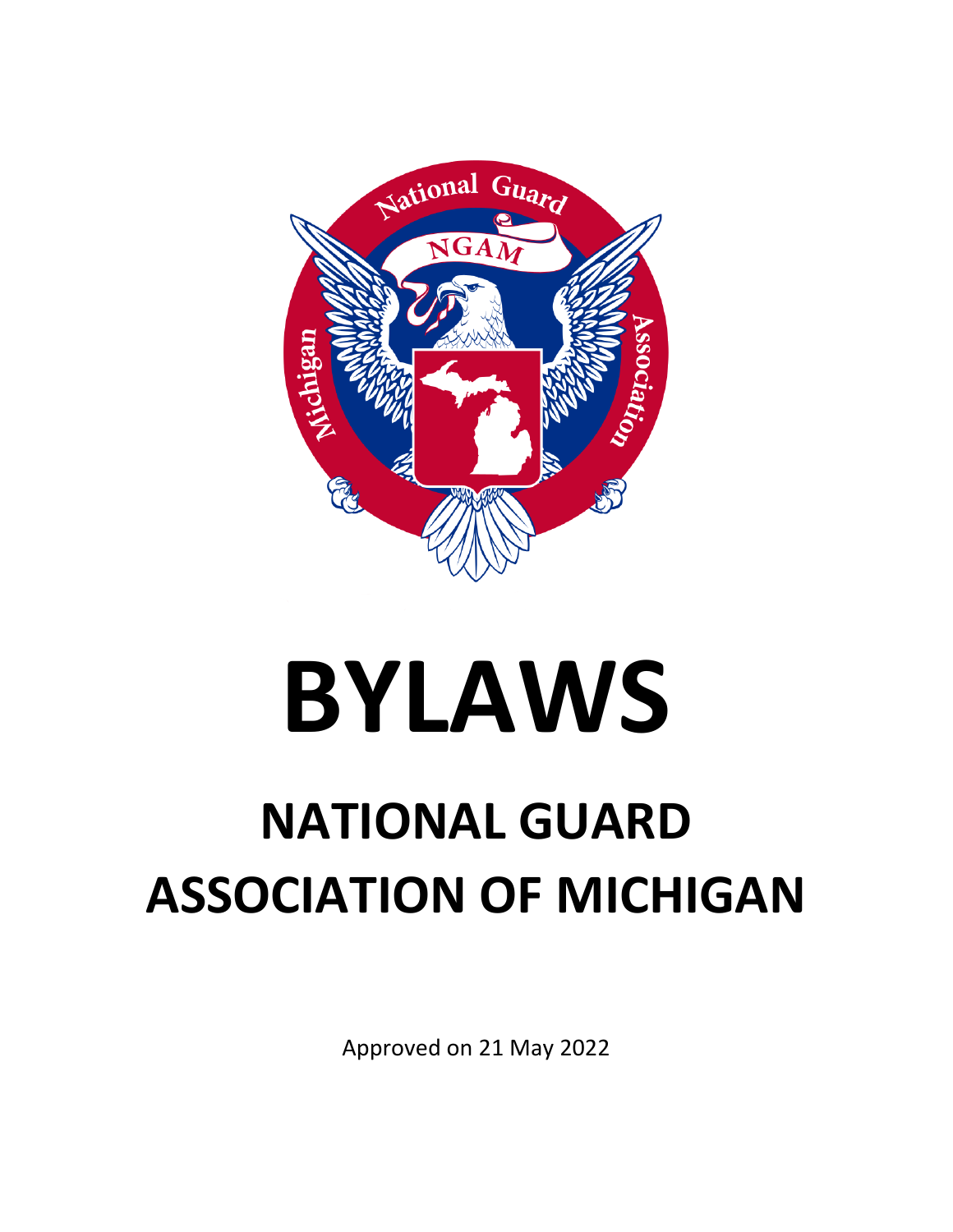| 4                                                          |                |  |  |  |
|------------------------------------------------------------|----------------|--|--|--|
| 5                                                          |                |  |  |  |
| NAME OF ASSOCIATION                                        | 5              |  |  |  |
|                                                            | 5              |  |  |  |
|                                                            | $\sqrt{5}$     |  |  |  |
|                                                            | 5              |  |  |  |
| <b>CLASSES OF MEMBERSHIP</b>                               | 5              |  |  |  |
| <b>ANNUAL</b>                                              | 5              |  |  |  |
| LIFE                                                       | 5              |  |  |  |
| <b>ASSOCIATE</b>                                           | 5              |  |  |  |
| <b>HONARARY</b>                                            | 5              |  |  |  |
|                                                            | 6              |  |  |  |
| PARTNERS IN PATRIOTISM<br><b>DURATION OF MEMBERSHIP</b>    |                |  |  |  |
|                                                            | 6              |  |  |  |
| <b>DUES</b>                                                | 6              |  |  |  |
| <b>MEMBERSHIP TERMINATION</b>                              | 6              |  |  |  |
| <b>RESIGNATION OF MEMBERSHIP</b>                           | $\overline{7}$ |  |  |  |
| ARTICLE IV- EXECUTIVE COUNCIL MARKET AND ARTICLE IV-       | $\overline{7}$ |  |  |  |
| <b>GOVERNANCE</b>                                          | $\overline{7}$ |  |  |  |
| COMPOSITION OF THE EXECUTIVE COUNCIL                       | $\overline{7}$ |  |  |  |
| <b>EXECUTIVE OFFICERS</b>                                  | $\overline{7}$ |  |  |  |
| APPOINTED COUNCIL                                          | $\overline{7}$ |  |  |  |
| <b>EX-OFFICIO MEMBERS</b>                                  | $\overline{7}$ |  |  |  |
| DUTIES OF EXECUTIVE OFFICERS                               | 8              |  |  |  |
| <b>PRESIDENT</b>                                           | 8              |  |  |  |
| <b>VICE PRESIDENT</b>                                      | 9              |  |  |  |
| 2 <sup>ND</sup> VICE PRESIDENT                             | 9              |  |  |  |
| <b>SECRETARY</b>                                           | 10             |  |  |  |
| <b>TREASURER</b>                                           | 10             |  |  |  |
| PAST PRESIDENT                                             | 11             |  |  |  |
| DUTIES OF THE EXECUTIVE COUNCIL                            | 11             |  |  |  |
| ARTICLE V- ELECTIONS, APPOINTMENT, TENURE, AND REMOVAL     | 12             |  |  |  |
| ELECTIONS OF THE EXECUTIVE COUNCIL                         | 12             |  |  |  |
| APPOINTMENED COUNCIL ASSIGNMENTS                           | 12             |  |  |  |
| <b>EXECUTIVE COUNCIL TENURE</b>                            | 12             |  |  |  |
| OATH OF OFFICE                                             | 12             |  |  |  |
| <b>EXECUTIVE COUNCIL VACANCIES</b>                         | 13             |  |  |  |
| REMOVAL FROM THE EXECUTIVE COUNCIL FOR ELECTED POSITIONS   | 13             |  |  |  |
| REMOVAL FROM THE EXECUTIVE COUNCIL FOR APPOINTED POSITIONS | 14             |  |  |  |
|                                                            | 14             |  |  |  |
| DUTIES OF THE EXECUTIVE DIRECTOR                           | 14             |  |  |  |
|                                                            | 16             |  |  |  |
| <b>GENERAL MEMBERSHIP</b>                                  | 15             |  |  |  |
| <b>EXECUTIVE COUNCIL</b>                                   | 15             |  |  |  |
| <b>COMMITTEE MEETINGS</b>                                  | 16             |  |  |  |
| <b>ELECTRONIC MEETINGS</b>                                 | 16             |  |  |  |
|                                                            |                |  |  |  |
| <b>QUOROM</b>                                              | 16             |  |  |  |
| <b>GENERAL MEMBERSHIP MEETINGS</b>                         | 16             |  |  |  |
| <b>EXECUTIVE COUNCIL</b>                                   | 17             |  |  |  |
| <b>COMMITTEES</b>                                          | 17             |  |  |  |
|                                                            | 17             |  |  |  |
| <b>COMMITTEES</b>                                          | 17             |  |  |  |
| <b>STANDING COMMITTEES</b>                                 | 17             |  |  |  |
| AWARDS AND SCHOLARSHIP COMMITTEE                           | 17             |  |  |  |
| <b>BYLAWS COMMITTEE</b>                                    | 17             |  |  |  |
| <b>COMMUNICATIONS COMMITTEE</b>                            | 17             |  |  |  |
| <b>CONFERENCE COMMITTEE</b>                                | 17             |  |  |  |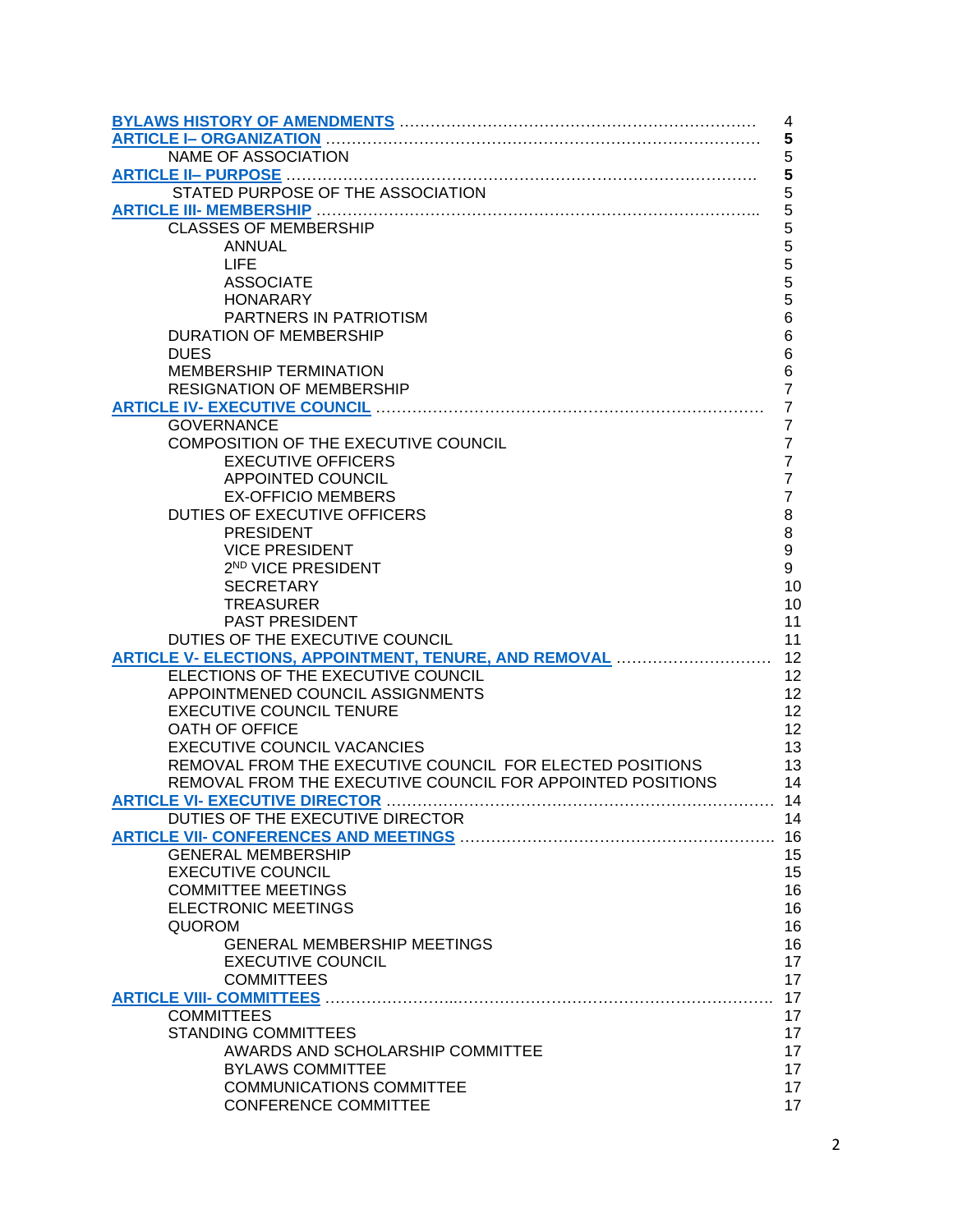| <b>CORPORATE PROGRAMS COMMITTEE</b>           | 18 |
|-----------------------------------------------|----|
| <b>FINANCE COMMITTEE</b>                      | 18 |
| JUNIOR OFFICER AND JUNIOR ENLISTED COMMITTEES | 18 |
| LEGISLATIVE COMMITTEE                         | 18 |
| <b>MEMBERSHIP COMMITTEE</b>                   | 18 |
| <b>RESOLUTIONS COMMITTEE</b>                  | 18 |
| <b>RETIREE AFFAIRS</b>                        | 18 |
| <b>VETERANS SUPPORT GRANT COMMITTEE</b>       | 18 |
| WAYS AND MEANS COMMITTEE                      | 19 |
| <b>SPECIAL COMMITTEES</b>                     | 19 |
| NOMINATIONS COMMITTEE                         | 19 |
|                                               | 19 |
|                                               | 19 |
|                                               | 19 |
| <b>INDEMNIFICATION BY NGAM</b>                | 19 |
| <b>AUTHORIZATION</b>                          | 20 |
| <b>ADVANCING</b>                              | 20 |
| NOT EXCLUDED                                  | 20 |
| <b>INSURANCE</b>                              | 20 |
|                                               | 20 |
| <b>ARTICLE XIII - DISSOLUTION</b>             | 20 |
|                                               | 20 |
|                                               | 21 |
|                                               | 22 |
|                                               | 22 |
|                                               |    |
|                                               | 23 |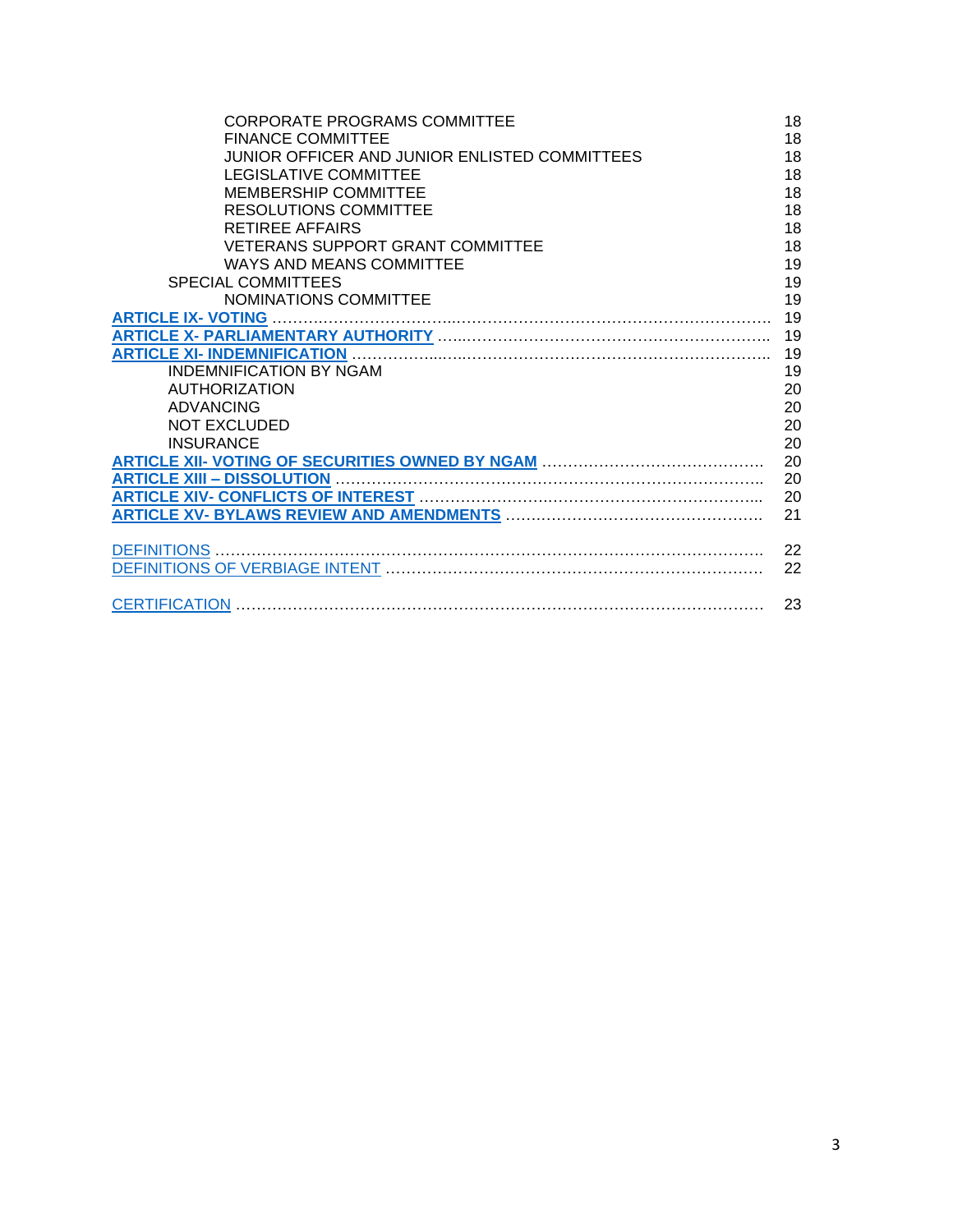#### BYLAWS HISTORY OF AMENDMENTS

<span id="page-3-1"></span><span id="page-3-0"></span>Original Effective Date: January 2015

Ratified by General Membership: 29 June 2015

Amended: 13 May 2017 2 December 2020 15 May 2021 21 May 2022

The last date of amendment reflects the most current guiding laws of the organization.

2 December 2020- Complete Revision Approved by Executive Council.

15 May 2021- Previous Revision Ratified by the General Membership

21 May 2022- Added the Communications Committee to NGAM Standing Committees, changed the title of Officer Corps Representative, changed the title of Enlisted Corps Representatives, and added section for removal of Appointed council members.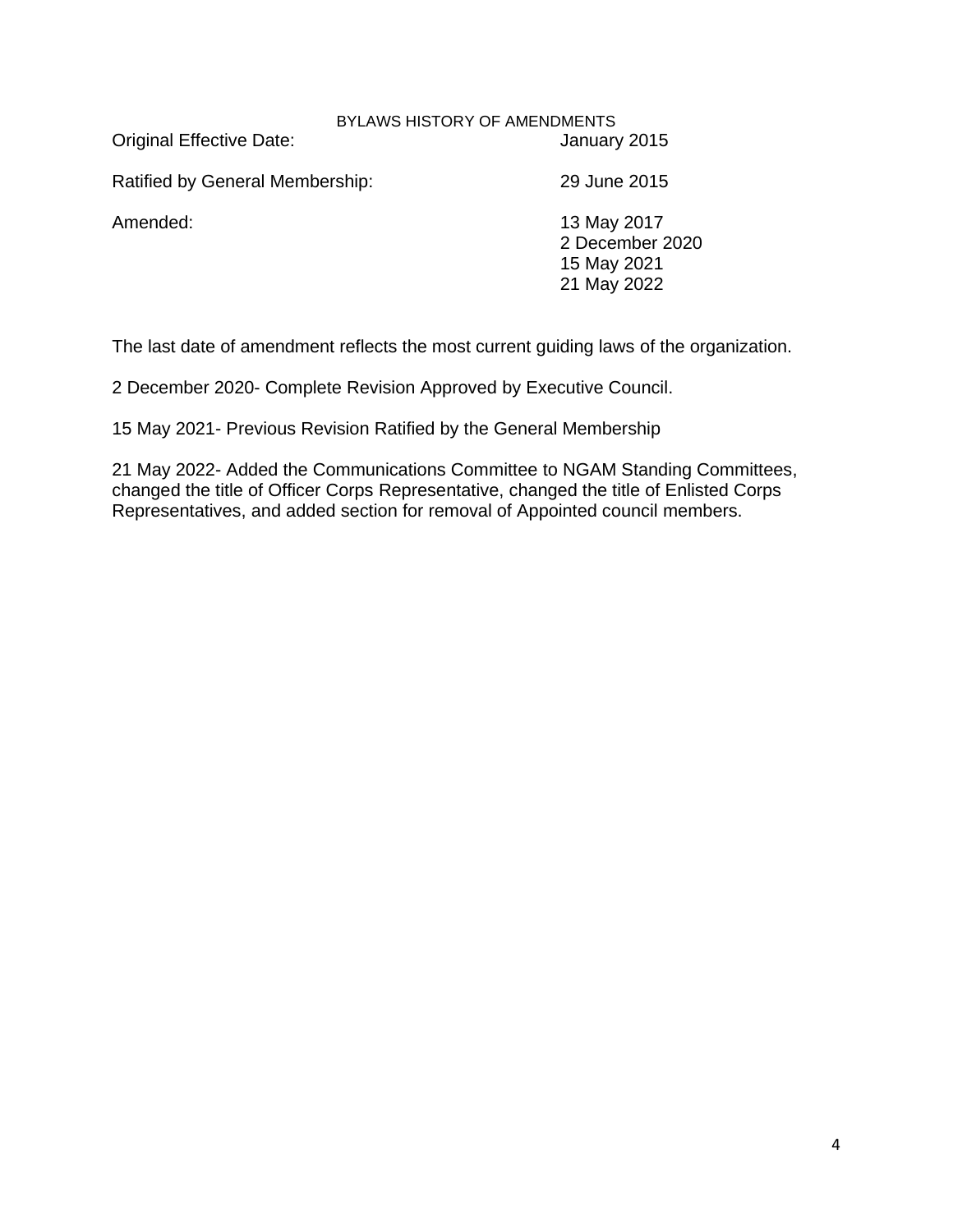Bylaws: National Guard Association of Michigan As of 21 May 2022

#### **ARTICLE I – ORGANIZATION**

<span id="page-4-3"></span><span id="page-4-0"></span>The name of the organization shall be "National Guard Association of Michigan". The official abbreviation shall be "NGAM" and hereinafter shall be referred to as "NGAM" or as the "Association".

#### **ARTICLE II – PURPOSE**

<span id="page-4-1"></span>Stated purpose of NGAM:

The purpose of the Association shall be to:

1. Promote legislation on behalf of our members and to improve the readiness, training, equipment, and prestige of the Michigan Army National Guard (MIARNG) and the Michigan Air National Guard (MIANG).

2. Provide benefits to all members.

3. Communicate information to all members.

4. Promote friendship, understanding, cooperation, and the social welfare of all members and families of the Association.

5. Host and conduct professional development opportunities for all members and families of the Association. Host professional, social, and recreational activities for all members and families of the Association.

6. Host the state sponsored life insurance program for members and their dependents.

7. Accomplish the purposes contained in Article II of the NGAM articles of incorporation.

#### **ARTICLE III – MEMBERSHIP**

<span id="page-4-2"></span>NGAM membership shall be composed of the following classes and qualifications:

1. **Annual**. Upon application and payment of the prescribed dues, an Annual membership may be issued to any current, former or retired member of the Michigan National Guard (MING) or any National Guard veteran from another state or territory having established a permanent residence in Michigan.

2. **Life**. Upon application and payment of the prescribed dues, a Lifetime membership may be issued to any person eligible for an Annual membership. Life members will retain and continue to be rendered all rights and privileges of membership for the lifetime of the member. Life members may be awarded accreditation as a delegate for state, national, or special conferences, may hold office, and be entitled to a vote when applicable.

3. **Associate**. Upon application and payment of the prescribed dues, any person interested in and dedicated to the purposes of NGAM but not otherwise qualified for membership may apply for an Associate membership. Associate members shall NOT be an accredited delegate for any purpose, hold office, nor be entitled to a vote.

4. **Honorary**. Upon nomination and approval by a majority vote of the Executive Council, an Honorary membership may be conferred upon any person who has rendered outstanding service to the United States, any political subdivision thereof, Michigan, the Michigan National Guard, the families of the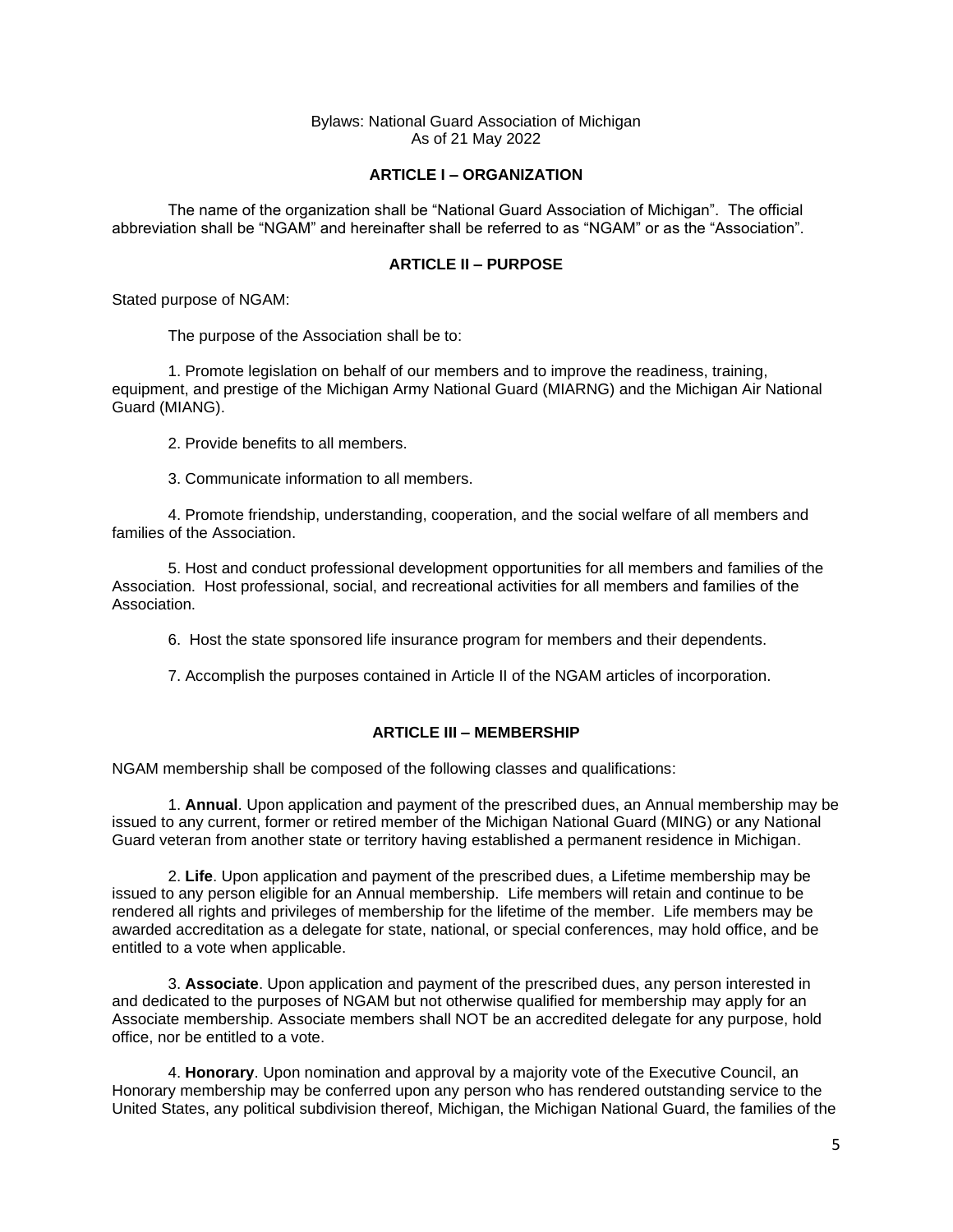Michigan National Guard, or to NGAM. Honorary members shall NOT be an accredited delegate for any purpose, hold office, be entitled to a vote, be assessed dues, nor be eligible to benefit from NGAM insurance, scholarship, or other programs developed in the future.

5. **Partners in Patriotism**. Upon application and payment of the prescribed dues found in the NGAM Corporate Prospectus, any company, firm, organization, or corporation with a common interest in the goals and objectives of NGAM can be considered for a Partner in Patriotism membership. The prospectus outlining fees and benefits shall be developed by the Executive Director and appropriate NGAM committee, then approved by the Executive Council on an annual basis. Additional benefits may be included, as approved by the Executive Council, if a mutual benefit can be made provided for all parties, including the NGAM membership. If more focused contracts for partnership are needed, all contracts of partnership shall be approved by the Executive Council, signed by either the President or the Executive Director, and executed by the Executive Director and the corporate partner. Contracts of this nature will recognize the partnership level based on value of the contract per the approved prospectus. Partners in Patriotism shall NOT be an accredited delegate for any purpose, hold office, nor be entitled to a vote.

**Duration of Membership.** Unless otherwise directed by the Executive Council or through an approved membership promotion, membership is paid on an annual basis. Multi-year membership can be purchased if the membership platform can maintain the correct records for each member, but membership will expire the day prior to the final year's anniversary. Life, Associate life, and Honorary memberships are for the lifetime of the member. Partners in Patriotism memberships will be for the duration of the approved terms of the prospectus or signed contract with the Executive Council.

#### **Dues.**

1. NGAM Annual and Annual Associate membership due's structure shall be based upon pay grade and/or the status of eligible applicants. NGAM Life membership dues shall be reviewed annually by the Executive Council, prior to the NGAM Annual Conference, for dues cost efficiency.

2. Any change to NGAM Annual or Annual Associate membership dues must be proposed to the general membership during an official business meeting and then allowed at least thirty (30) days before adoption for membership review and response, to include promotional and temporary membership cost changes. Proposed changes, either an increase or decrease, must be approved by a two-thirds majority of voting members attending an official business meeting. Any change to NGAM Life membership dues must be presented to the membership no less than forty-five (45) days in advance and shall be voted on only during the NGAM annual conference. A two-thirds majority of voting members attending the Annual Conference will be required to pass.

4. Unless separated by a promotional membership rate, Annual and Life dues should include the NGAUS or EANGUS dues for the rank of each member.

5. Dues for Partners in Patriotism will be included in the annual NGAM Prospectus, as approved by the Executive Council.

**Membership Termination.** Membership in NGAM may be refused or terminated by the Executive Council with a two-thirds majority vote and the return of the current dues paid when:

- 1. Admission to membership would be detriment to NGAM.
- 2. Conduct of a member brings discredit to NGAM.

3. The Executive Council can prove just cause for denial or termination. Cause shall include, but not be limited to, intentional violation of NGAM Bylaws and/or policies, conduct unbecoming, erroneous support or opposition of a political candidate in the name of NGAM, or negative publicity detrimental to the Association.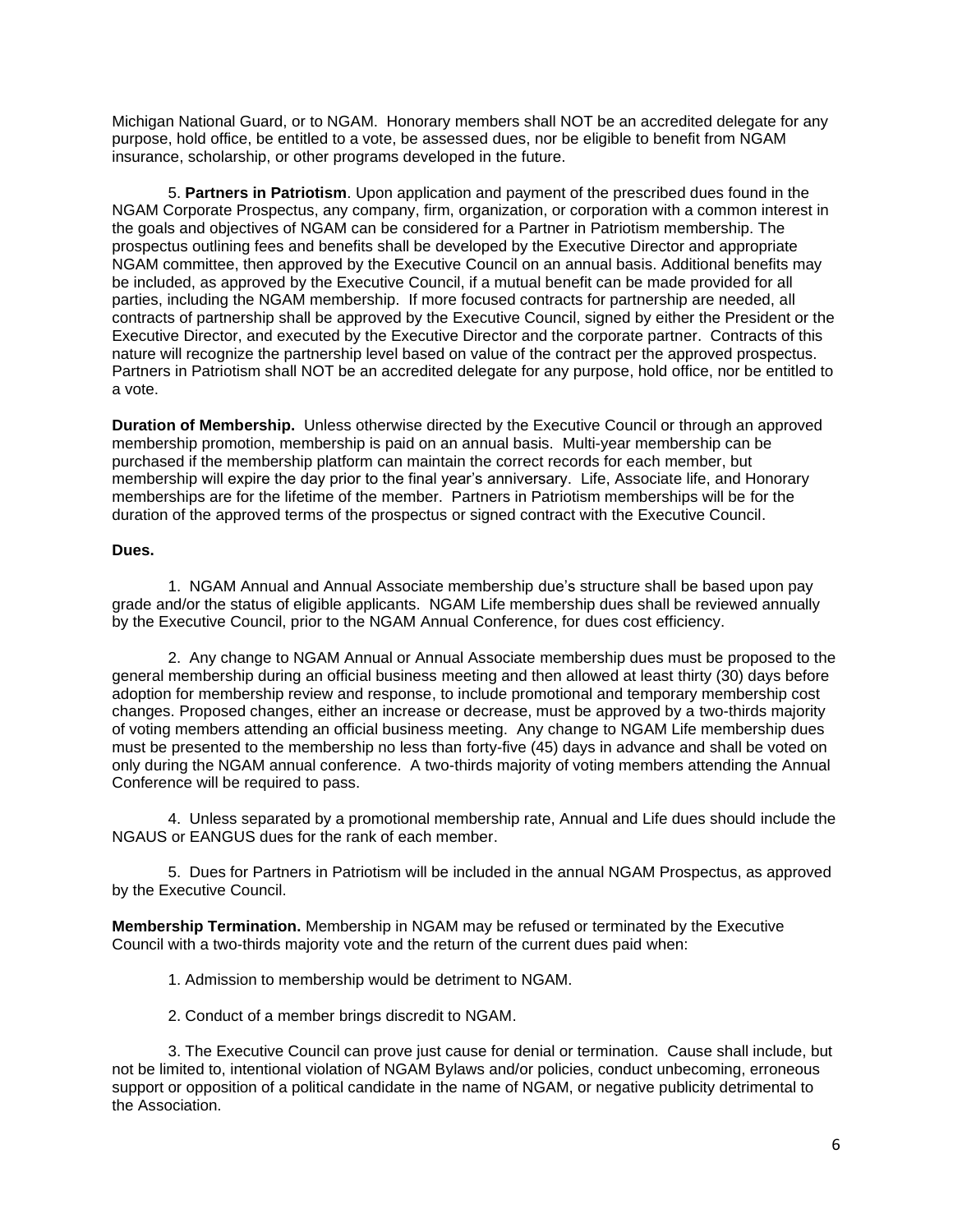<span id="page-6-1"></span>All members facing termination of denial of membership shall be provided the opportunity of a proper hearing before the Executive Council.

**Resignation of Membership.** Any dues paying member from any class, except where contractually obligated under a corporate partnership, may resign membership in NGAM upon a written request to the Executive Council through the Association Secretary. Upon resignation, the members name will be removed from active membership rolls, however, paid dues are non-refundable.

#### **ARTICLE IV – EXECUTIVE COUNCIL**

<span id="page-6-0"></span>**Governance.** NGAM shall be governed by an Executive Council who provides oversight to an Executive Director who manages the day-to-day administration and operations of the Association. Committee chairmen serve the will of the council under the direction of the President and report to the President and Executive Director.

**Composition of the Executive Council.** The Executive Council shall be comprised of:

- 1. Executive Officers (Voting Members).
	- a. President (Votes per Modern Rules of Order)
	- b. Vice President
	- c. 2nd Vice President
	- d. Secretary
	- e. Treasurer
	- f. Past President
- 2. Appointed Council (Voting Members).
	- a. Officer Corps Representative
	- b. Enlisted Corps Representative
	- c. Air Guard Retiree Representative
	- d. Army Guard Retiree Representative
- 3. Ex-Officio Members (Non-Voting)
	- a. Executive Director
	- b. Committee Chairs (as assigned/as needed)
	- c. Family Programs

d. MSC Representatives: MSC Command teams, senior officer and enlisted, will be encouraged to appoint one (1) officer and one (1) enlisted rep per command. The MSC Representatives will provide feedback for the Executive Council, communicate to their respective MSC's messaging from NGAM, and encourage membership and engagement. Command teams should select representatives who will be active in participation.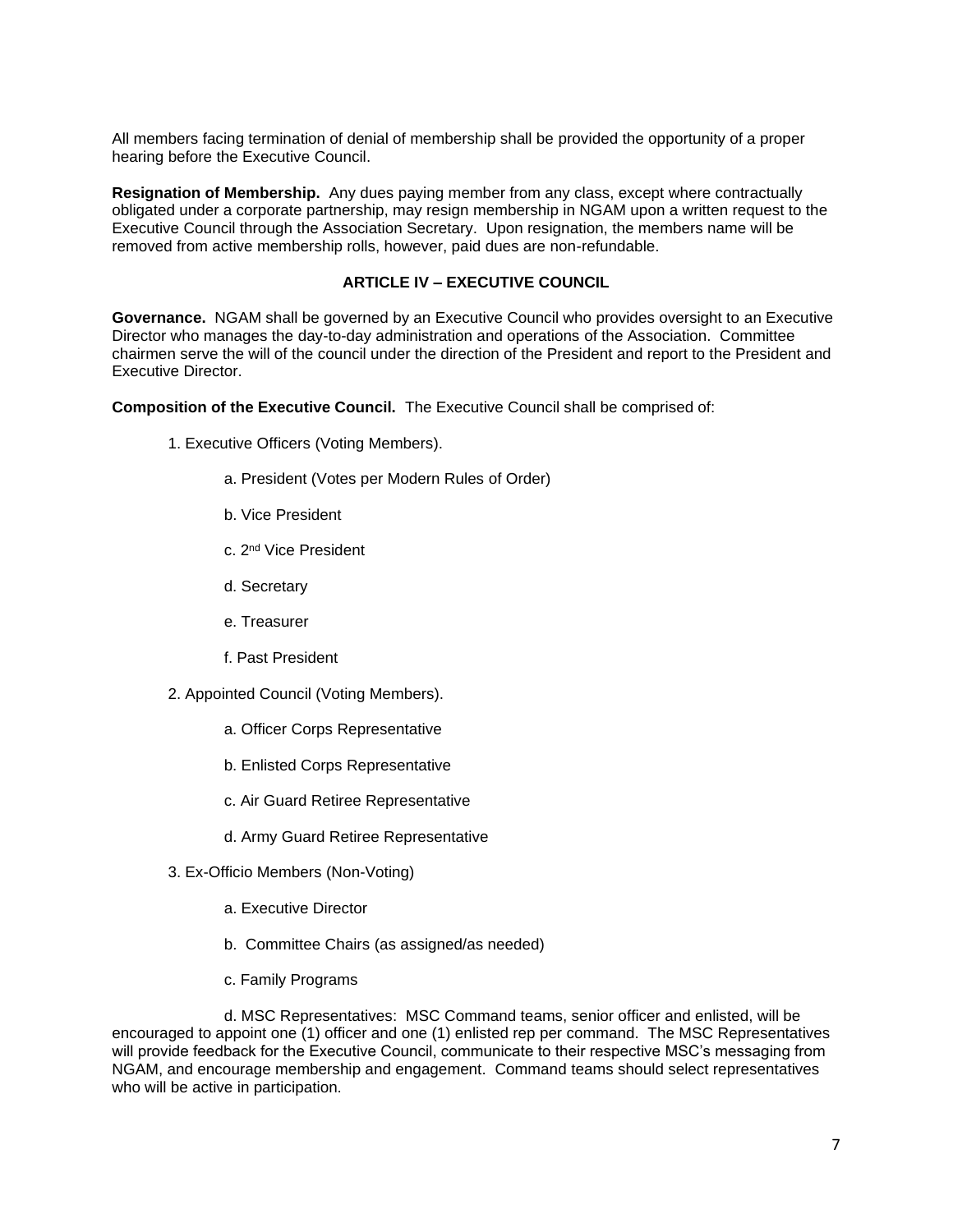1.JFHQ- Army

- 2. Camp Grayling JMTC
- 3. Fort Custer Training Site/ 177<sup>th</sup> RTC
- 4. 46th MP CMD
- 5. 63rd TRP BDE
- 6. 272nd RSG
- 7. 177th MP BDE
- 8. JFHQ- Air
- 9. 127th WG
- 10. 110th WG
- 11. Alpena CRTC
- e. Company Grade Officer/Junior Officer Representative
- f. Junior Enlisted Representative
- g. TAG Representative
- h. SEL Representative

#### **Duties of Executive Officers.**

- 1. **President.** The NGAM President shall:
	- a. Preside at all meetings of NGAM and the Executive Council
	- b. Serve as an ex officio member of all committees except Nominations and Elections.
	- c. Approve agendas and agenda items for all meetings prior to distribution.

d. Direct the affairs of NGAM in accordance with the policies adopted during Annual, Special Conferences, and of the Executive Council.

e. Appoint Committee Chairs and Vice Chairs of all standing and special committees, unless otherwise appointed by the organizational bylaws. All Presidential appointments shall be confirmed by a majority vote of the Executive Council. The appointees will serve concurrently with the serving President, unless sooner replaced.

f. Issue a call for the Annual Conference, Special Conferences, and council meetings. Ensure all meetings arrangements have been made and business is conducted in accordance with all applicable guidelines.

g. Serve as the immediate supervisor and directs the operations of the Executive Director, per the guidance of the Executive Council.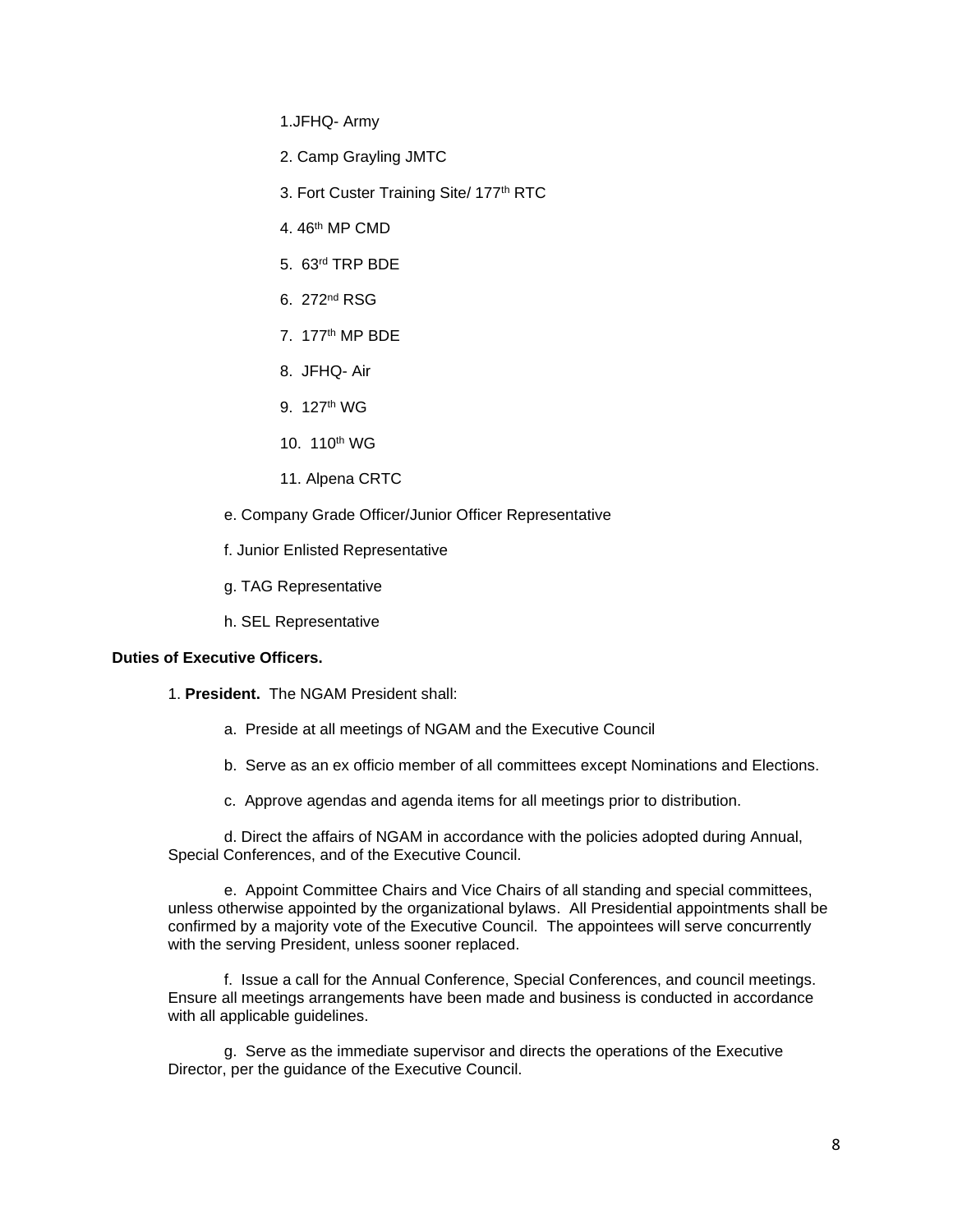h. Render an annual report to the membership at each Annual conference, showing a summary of the major achievements, activities, and concerns of the NGAM Executive Perspective.

i. Perform other duties as prescribed by the Bylaws, assigned by the Executive Council, or as ordinarily incumbent upon a President.

j. Sign on behalf of NGAM, all contracts, leases, reports, and all other documents or instruments necessary to be executed in the normal course of business, per the rules of NGAM and as approved by the Executive Council.

k. Designate the Executive Director or other officers, employees, or agents of NGAM to sign and execute appropriate contracts, leases, reports, and all other documents or instruments necessary to be executed in the normal course of business, as reviewed and authorized by the Executive Council.

l. Prepare an annual proposed budget to be presented and approved by the Executive Council that consists of itemized statements of estimated revenue and expenditures no later than the 1<sup>st</sup> of December each year.

m. Ensure that annual elections and meeting requirements are held.

2. **Vice President.** The NGAM Vice President shall:

a. Perform the duties of the President when the President is unable to perform their assigned duties for any reason.

b. Assume the office, title, and duties of the President in the event of termination, resignation, or removal from office and serve the unexpired term of office.

c. Serve as the Conference Committee Chair to work with the Executive Director on planning and executing the Annual Conference and General Membership Meeting, both NGAUS and EANGUS National Conferences, Legislative conferences, and any other large events NGAM conducts or participates in throughout the year.

d. Maintain quarterly contact with all committee chairmen and monitor activity, requirements, and Executive Council interactions from committees.

e. Prepare the agenda and scripts for all Annual and Special Conferences, in conjunction with the Parliamentarian

f. Assist the President during all meetings in keeping conversations on topic, ensure the agenda is being followed, and keep the meeting timely.

g. Oversee the function of Standing and Special Committees of NGAM and other duties as the President shall designate.

h. Perform the duties usually performed by the Vice President of an organization and such duties as may be prescribed by the Bylaws or assigned by the President.

i. Perform other duties as assigned by the President or Executive Council.

3. **2 nd Vice President.** The NGAM 2nd Vice President shall:

a. Perform the duties of the Vice President when the Vice President is unable to perform their assigned duties for any reason.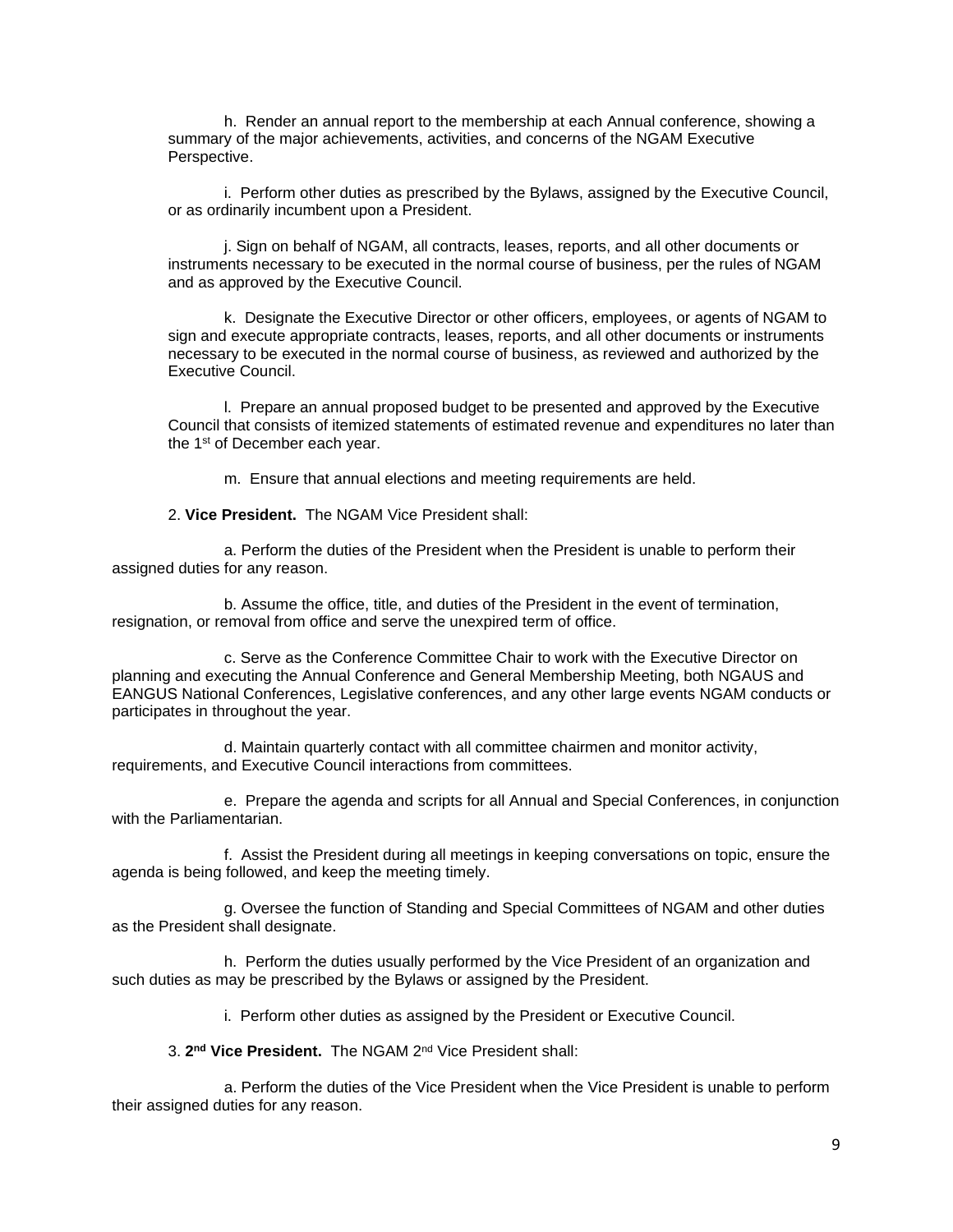b. Assume the office, title, and duties of the Vice President in the event of termination, resignation, removal from office, or unexpected promotion to President and serve the unexpired term of office.

c. Serve as the Membership Committee Chair to work with the Executive Council and Executive Director to promote the organization, develop membership campaign plans, and establish membership drives and materials.

- d. Perform other duties as assigned by the President or Executive Council.
- 4. **Secretary.** The NGAM Secretary shall:
	- a. Act as a registered agent with the Michigan Secretary of State.

b. Ensure draft minutes are read and approved by the Executive Council or the delegates of the Annual or Special Conference. Minutes for Executive Council meetings should be provided one week in advance to the next scheduled council meeting. Minutes from Annual or Special Conferences should be provided to the general membership at least thirty (30) days in advance from the scheduled meeting. All meeting minutes should be kept on record for the membership to review or for the Secretary of State to access. (Website file server access is acceptable)

c. Notify in writing, all committee chairs and vice chairs of their appointments.

d. Publish the President's agenda for all meetings.

e. Maintain the NGAM Leadership directory and the official, current copy of the Associational Bylaws with all amendments.

f. Maintain all general records of NGAM for the Executive Council and membership, to include Roll Calls, attendance, official correspondence, contact rosters, email lists, standing rules, SOP's, and etc.

g. Perform other duties as assigned by the President or Executive Council.

5. **Treasurer.** The NGAM Treasurer shall:

a. Ensure accountability of all financial transactions of NGAM.

b. Maintain contact with the CPA, President, and Executive Director on accounting functions of all NGAM accounts.

c. Monitor the annual budget and each line of accounting for fiscal responsibility.

d. Provide financial reports to the Executive Council and the general membership.

e. Assist the President and Executive Director in preparing the NGAM annual budget.

f. Serve as an ex-officio member of the Finance Committee.

g. Ensure all accounts have the correct signature of authority.

i. Ensure all financial documents for the state and federal government are filed.

j. Ensure all bills and claims against NGAM are being executed properly.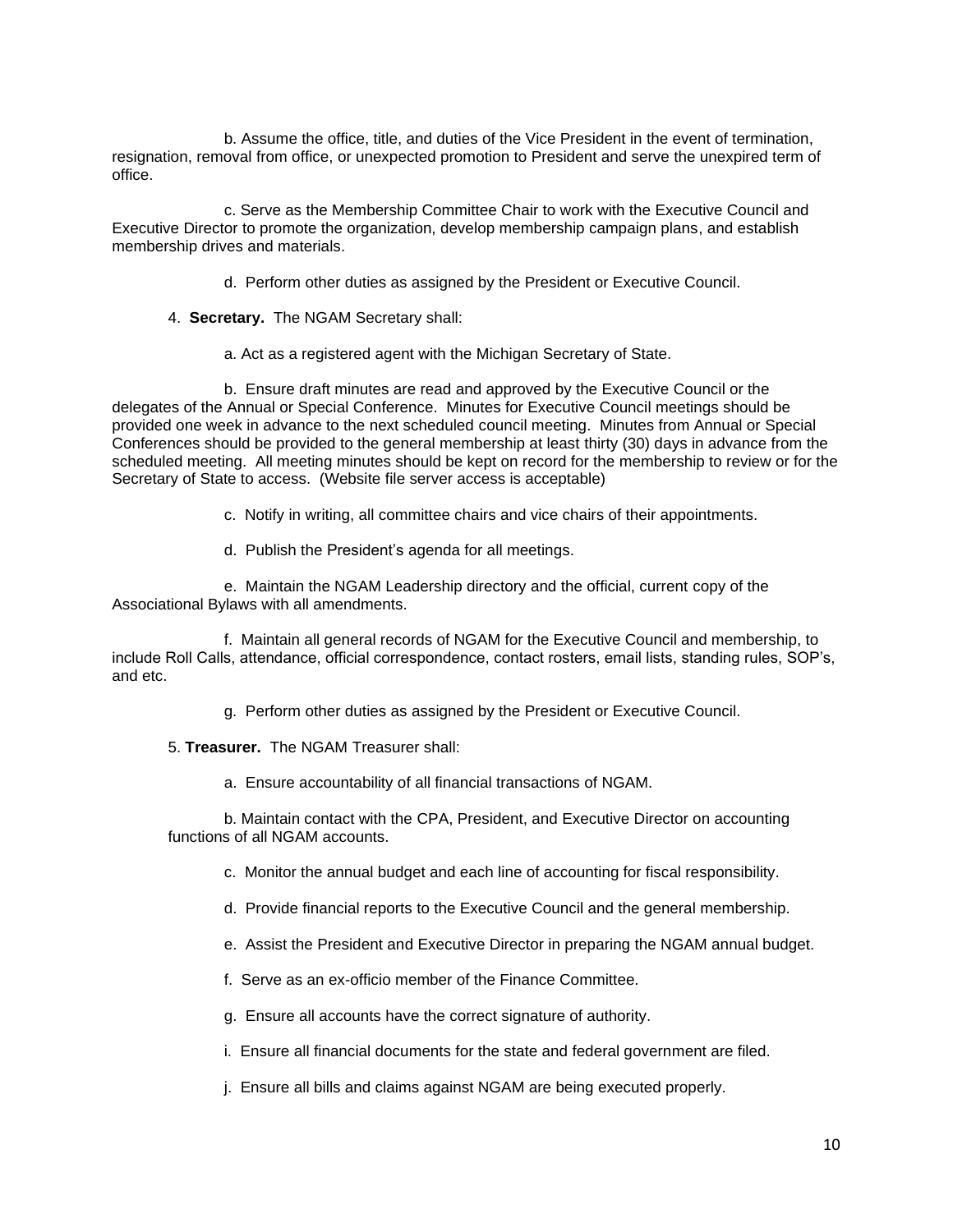k. Assist in the association audit as directed by the Executive Council.

l. Be bonded as required by the State of Michigan, with assigned premiums being paid by the association.

m. Perform other duties as assigned by the President or Executive Council.

6. **Past President.** The NGAM Past President shall:

a. Maintain Executive Council relationship with other Past Presidents.

b. Chair the Nominations and Elections Committees. Provide the NGAM President with all election results, as required.

c. Chair the NGAM Awards Committee, publish annual call for awards, collect nominations, assist the President on selection of award winners, facilitate the purchase of appropriate awards, and conduct awards presentations.

d. Perform other duties as assigned by the President or Executive Council

**Duties of the Executive Council.** The Executive Council, under the powers granted it by the membership of NGAM, shall perform the following duties (list is not limited to just these tasks):

1. Ensure that the will and direction of NGAM membership is carried out.

2. Supervise, control, and direct the affairs of NGAM between Annual or Special Conferences.

3. Convene to conduct NGAM business, at the call of the President, unless otherwise excused by the President.

4. Sign and abide by the terms of the annual Ethics Statement, Conflict of Interest Disclosures, and Whistleblower policy.

5. Pursue the purposes listed in the Bylaws and implement all NGAM policies. Comply with all articles of the Bylaws and enforce organizational policies.

6. Provide ownership and fiduciary responsibilities to the Association.

7. Order an audit of records and finances when deemed necessary by the executive council or as required by NGAM policies.

8. Approve an annual budget for the upcoming year, no later than December fifteenth  $(15<sup>th</sup>)$  of each year, by a majority vote.

9. Promote the organization, it partners, and all programs of record within NGAM, families, and to the general public.

10. Abide by and enforce all decision made by the council and general membership during the Annual Conference.

11. Confirm, by a majority vote, all Presidential appointments for committee chairs and vicechairs.

12. Ensure that NGAM is in compliance with all local, state, and federal laws.

13. Investigate incidents of irresponsible fiscal matters.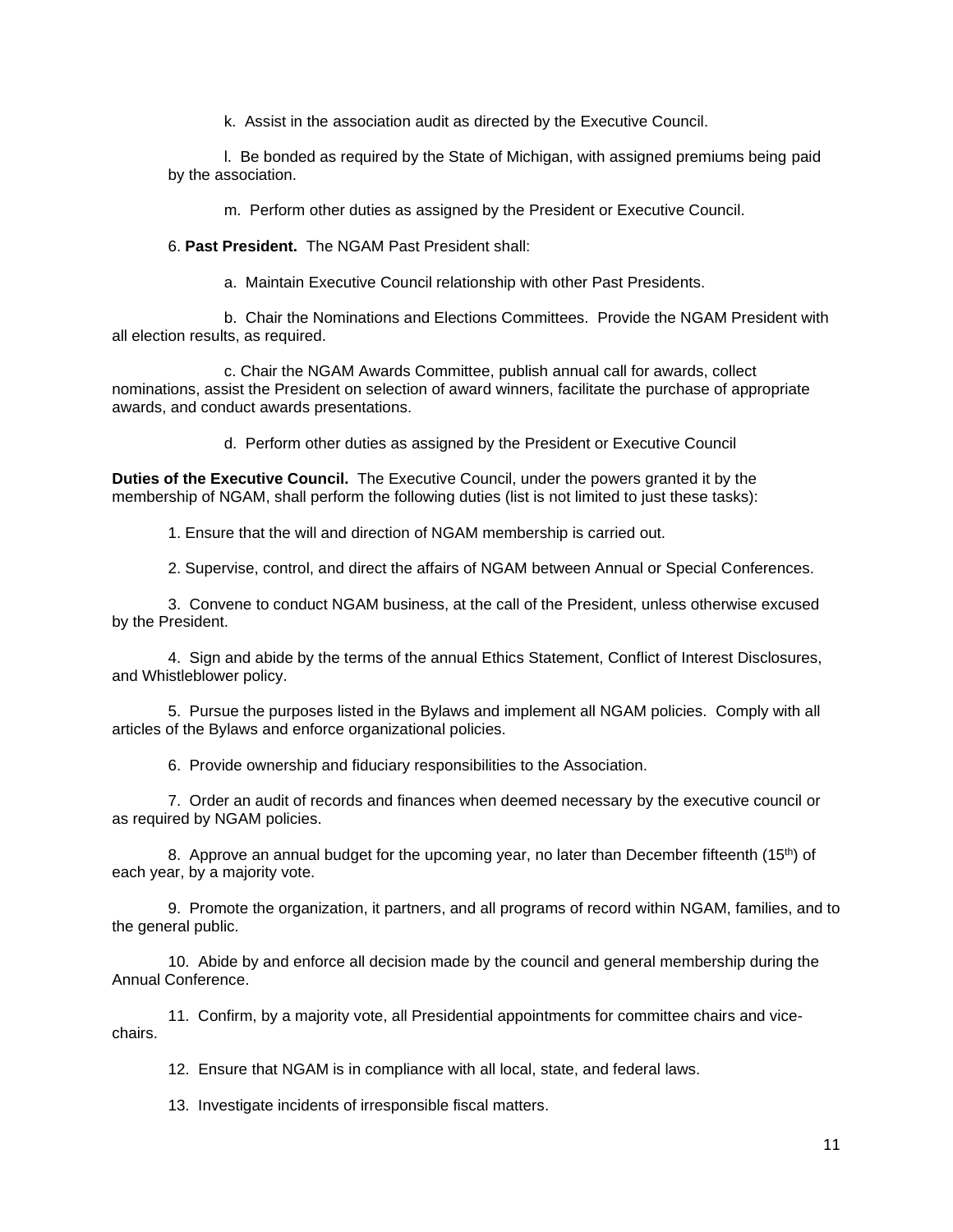<span id="page-11-1"></span>14. Review, accept, and respond to the annual tax returns and financial audits.

15. Provide professional leadership of a membership owned, legislative driven association.

#### <span id="page-11-0"></span>**ARTICLE V – ELECTIONS, APPOINTMENT, TENURE, AND REMOVAL FROM THE EXECUTIVE COUNCIL**

#### **Election of the Executive Officers.**

1. The President, Vice President, 2<sup>nd</sup> Vice President, Secretary, and Treasurer of NGAM shall be elected biannually by majority vote at the Annual Conference.

2. Nominees for each Executive Officer position must be a current member of NGAM, with voting rights. Executive Officers positions can be either officer or enlisted.

3. Unless challenged by nomination or the position is declined by the incumbent, the  $2<sup>nd</sup>$  Vice President will progress to the Vice President position, then the President position with each successive election cycle. If a position is declined by the incumbent, nominations for that position will be accepted and voted on by the membership at the Annual Conference.

4. Every effort will be made to alternate the President, Vice President, and 2<sup>nd</sup> Vice President between representatives of the Army and Air National Guard, i.e. if the office of President is filled by a member of the Army National Guard, the Vice President should be filled by a member of the Air National Guard, and the  $2^{nd}$  Vice President would be a member of the Army National Guard. If no candidate from the respective branch is nominated, a member of the opposite branch may be nominated and duly elected.

5. If no eligible nominations for any position are ratified by the membership at the Annual Conference, the President will appoint a member of good standing to the vacant position with a majority vote approval of the Executive Council.

**Appointed Council Assignments.** Appointed council members are appointed by their respective delegation to serve on the Executive Council. Appointed Council will be placed in non-election years of the Executive Officers. If the respective delegation fails to appoint a council member, the President will work with the delegation to find an appropriate council member and appoint the position on behalf of the appropriate membership.

#### **Executive Council Tenure.**

1. Unless terminated or removed therefrom as provided by the Bylaws, members of the Executive Council shall serve their elected or appointed position for two (2) year terms. Executive Officers cannot exceed two (2) consecutive terms in each position. Appointed Council members will serve until otherwise appointed by their nominating delegation.

2. Members of the Executive Council shall be installed on the last day of the Annual Conference by which they were elected or appointed.

**Oath of Office.** An oath of office shall be administered to all members of the Executive Council prior to assuming office.

"I, (repeat full name), do solemnly swear (or affirm) that I will faithfully perform the duties of (repeat position) of the National Guard Association of Michigan and will, to the best of my knowledge and ability, preserve, protect, and promote the Bylaws, mission, and vision of the organization."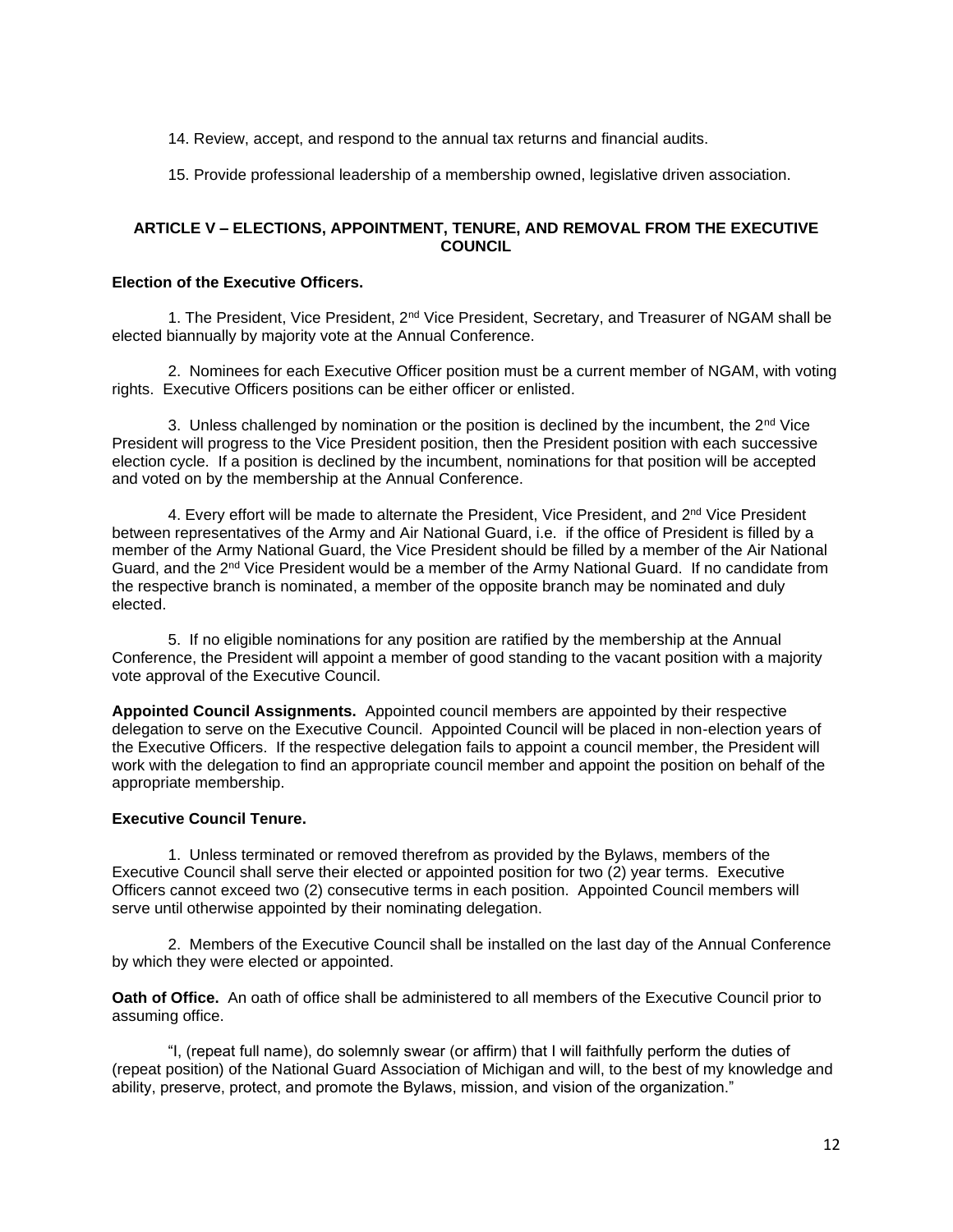#### **Executive Council Vacancies.**

1. In the event the office of President or Vice President becomes vacant, succession of position occurs until the 2nd Vice President is the remaining vacant position. Assumption of the new role is to fulfill the remainder of term for that position. After the term is fulfilled, the member then becomes eligible for reelection per the Bylaws, Article V- Election of the Executive Officers. The vacated 2<sup>nd</sup> Vice President position will be filled by appointment of the President and approved by the Executive Council to fulfill the remainder of the vacated term.

2. In the event of a vacancy for the Treasurer or Secretary position, the President will appoint a member of good standing to serve as the interim with approval by a majority vote of the Executive Council until the general membership can ratify that appointment at the next scheduled Annual Conference.

3. In the event of a vacancy of the Appointed Council, the President will work with the Executive Director to have the represented delegation make a new appointment to the Executive Council.

4. If any member of the Executive Council has two consecutive, unexcused absences without permission from the President, that position may be deemed vacant by the President upon the third absence and the member maybe replaced per the Bylaws.

5. Due to the nature of the National Guard, the temporary deployment of an Executive Council member during his/her term is always possible. If this occurs and creates a vacancy, the Executive Council consider options that will allow for the smooth transition and continued operations of the Association. The council has a degree of latitude in making the decision on how to proceed. In the event that the any member of the Executive Council is temporarily unable to fulfill their duties, the Executive Council CAN appoint a current member of the Executive Council or a past President to fill in during the deployment until s/he has returned and is able to resume the normal duties of the position.

6. Should a full mobilization of the Michigan National Guard occur to the extent that normal election of officers and / or appointment of Executive Council is prevented, then Article V of these By-Laws shall be the authority for filling vacancies. The President shall not be filled by the Executive Director nor The Adjutant General (TAG).

**Removal from the Executive Council for Elected Positions.** Tenure in office is terminated for elected positions, provided sufficient cause has been presented, by a vote of the Executive Council at a called Special Executive Council Meeting. The procedure for removal shall be:

1. An Executive Council member may be removed from office by a two-thirds vote of the Executive Council.

2. The Executive Council member who is the subject of the termination request shall be given notice at least fifteen (15) days prior to the vote.

3. The Executive Council member has the right to represent themselves before the council and make a case for their position. They will not be a part of any vote calling for their recusal.

3. The Executive Council's decision shall be final. Executive Council members approved for removal are immediately removed from their position.

4. Removed Executive Council members are deemed ineligible to run for any future council position.

5. All correspondence, including the original filing of complaint, notes, minutes, and determination of the committee will remain confidential indefinitely.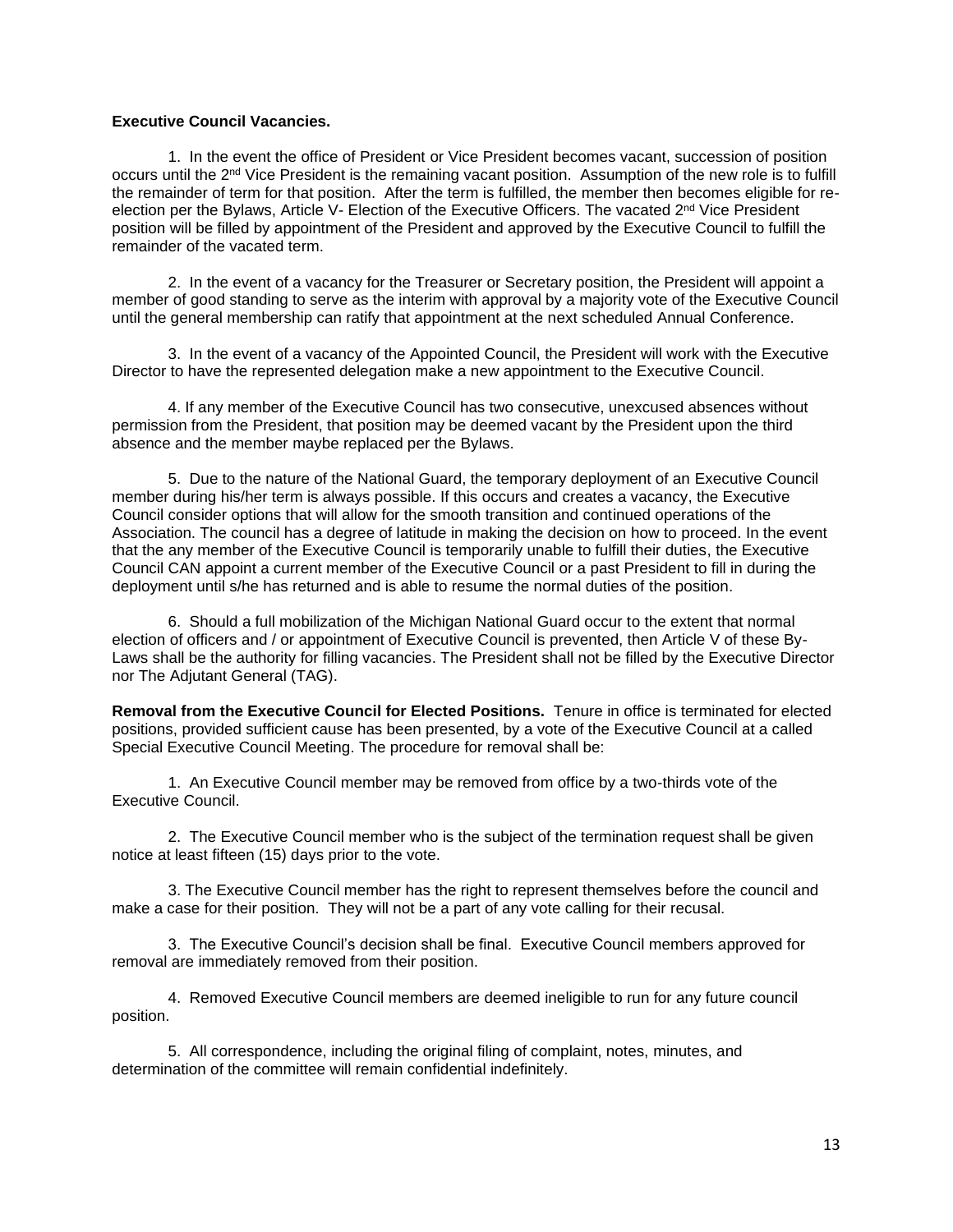<span id="page-13-1"></span>**Removal from the Executive Council for Appointed Positions.** Tenure on the council is terminated for appointed members of the council following these procedures:

1. If the delegation of which the appointed council member represents formally asks the council to remove their appointed representative, that member is removed from their position without vote or debate. The delegation should have an appropriate replacement before the next regularly scheduled board meeting, at which time the Executive Council will swear in the replacement representative.

2. If the appointed council member was placed on the board via a presidential appointment and the Executive Council accepted that presidential appointment via a majority vote, removal of that representative must be done through a recommendation of the NGAM President and accepted by a majority vote of the Executive Council. A replacement representative through a presidential appointment must be a separate vote. The presidential appointed member being removed must be given at least 5 days' notice prior to the vote, has the right to represent themselves prior to the vote, but will not be allowed to vote on their removal.

3. The Executive Council's decision shall be final. Appointed Council members approved for removal are immediately removed from their position.

4. Removed Appointed Council members are not deemed ineligible to run for any future council position.

5. All correspondence, including the original filing of complaint, notes, minutes, and determination of the committee will remain confidential indefinitely.

#### **ARTICLE VI – EXECUTIVE DIRECTOR**

<span id="page-13-0"></span>The Executive Director is the key management leader for NGAM. The Executive Director is responsible for overseeing the administration, programs, and the strategic plan of the organization. Other key duties include fundraising, marketing, and community outreach.

1. An Executive Director is hired through a competitive process with a recommendation of the President (or hiring panel) and accepted by a vote of the Executive Council. Terms of employment will be negotiated through an official offer letter, contract, and/or acceptance of the selected individual.

2. The Executive Director will serve and be responsible to the general membership, the Executive Council, and under the guidance of the NGAM President.

3. The Executive Director shall attend Executive Council meetings, committee meetings, special meetings, electronic meetings, and, upon invite of the NGAM President, executive sessions.

4. The Executive Director will be an employee of NGAM; thus, all applicable labor laws apply. Terms of employment and termination are subject to state and federal law.

#### **Duties of the Executive Director.** The Executive Director shall:

1. Be responsible for leading NGAM in a manner that supports and guides the mission and vision as defined by the Bylaws, Strategic Plan, the Executive Council, and/or President.

2. Conduct effective day to day operations of NGAM.

3. Communicate effectively with the Executive Council and provide, in a timely and accurate manner, all information necessary for the council to function properly and to make informed decisions.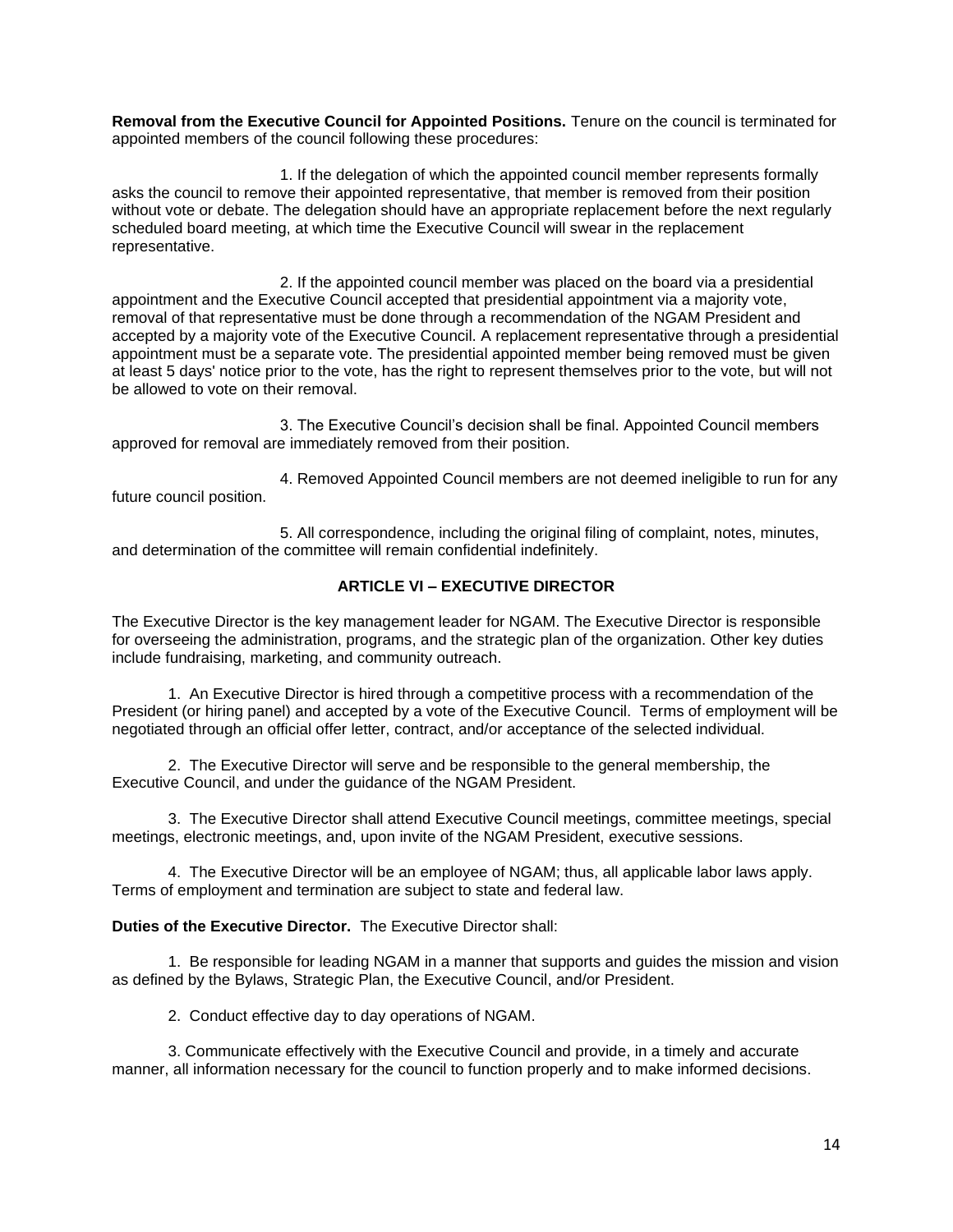4. Responsible for fundraising and developing other revenues necessary to support NGAM and its mission.

5. Responsible for the fiscal integrity of NGAM, to include submission to the council of a proposed annual budget for the state office and staff.

6. Assist the treasurer in providing monthly financial statements, which accurately reflect the financial condition of the organization.

7. Responsible for fiscal management of the Association that generally anticipates operating within the approved budget, ensures maximum resource utilization, and maintenance of the organization in a positive financial position.

8. Responsible for implementation of NGAM programs that carry out the organization's mission.

9. Responsible for the enhancement of NGAM's image by being active and visible in the community and by working closely with other professional, civic and private organizations.

10. Responsible for managing, supervising, and organizing the state office, to include the hiring, firing, and retention of competent, qualified staff, as allowed per the annual budget. Establishing employment and administrative policies and procedures for all functions and for the day-to-day operation of the organization.

11. Sign all notes, agreements, contracts, and other instruments made and entered into and on behalf of NGAM, as per guidance from the President and/or Executive Council. Present contracts to the Executive Council for approval, as needed. Negotiate contract terms under the guidance of the President and Executive Council.

12. Report to and work closely with the Executive Council to seek their involvement in policy decisions, fundraising and to increase the overall visibility of the organization. Assist the President in training and professional development of the council in relation to a non-profit organization.

13. Engage in strategic planning and implementation processes for the state office and staff.

14. Serve as NGAM's primary spokesperson to the organization's constituents, the media, vested partners, and the general public.

15. Establish and maintain relationships with various organizations and utilize those relationships to strategically enhance NGAM's Mission.

16. Oversee marketing and other communication efforts of NGAM to help develop a reputable brand as a champion of the National Guard and families.

17. Oversee and participate in all Executive Council, special, annual, and committee meetings. Provide various reports of information and activity as required.

18. Ensure all regulatory compliances are meet, enforce contracts, and promptly provide all bill payments.

19. Manage, oversee, and represent NGAM as an executive agent for the State Sponsored Life Insurance Program (SSLI) for the Michigan National Guard.

20. Perform other duties as assigned by the President or Executive Council. Assist all committee chairs in organization, information, and event planning.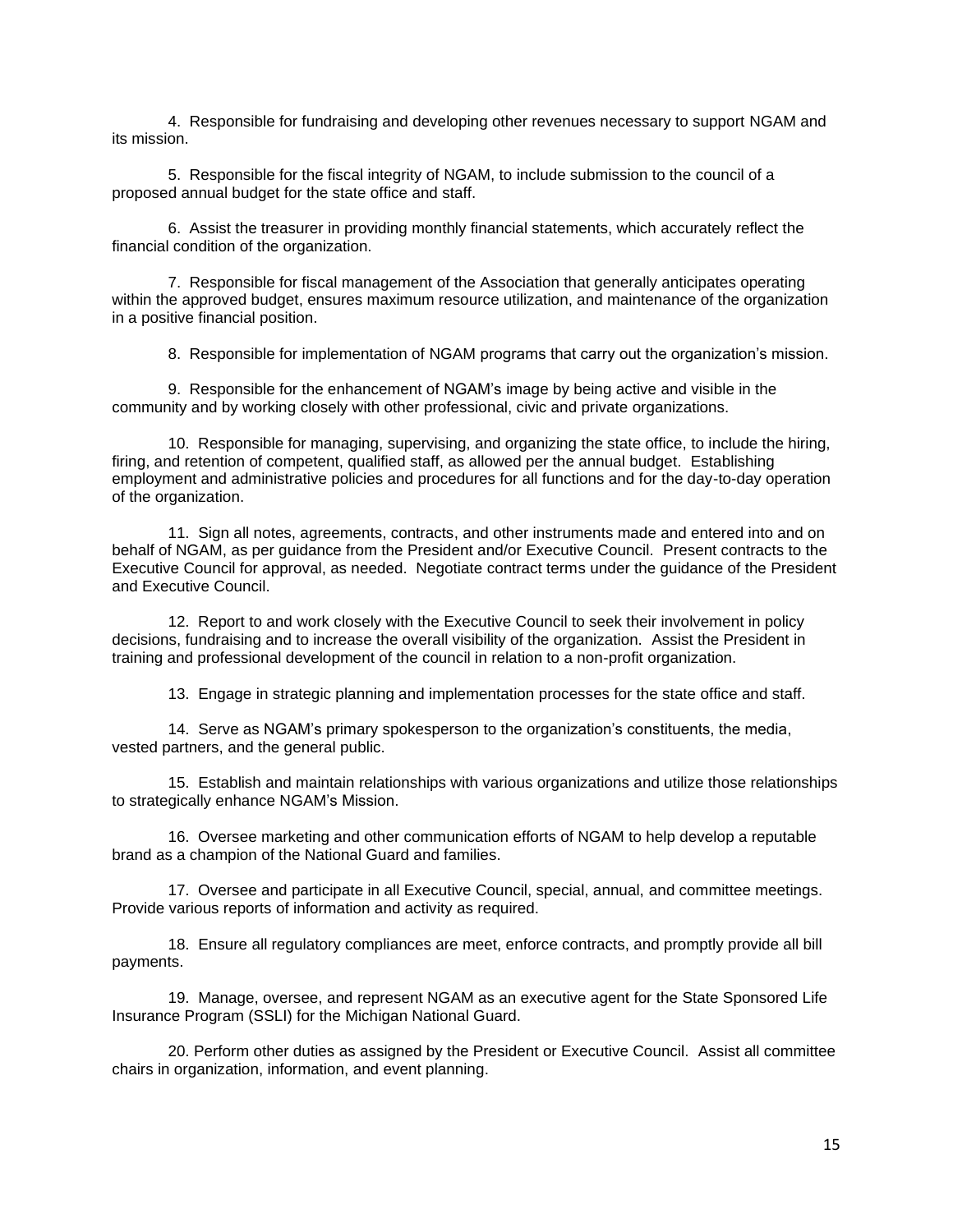#### **ARTICLE VII – CONFERENCES AND MEETINGS**

#### <span id="page-15-1"></span><span id="page-15-0"></span>**General Membership.**

1. NGAM Annual Conference and General Membership Business Meeting shall be scheduled each fiscal year (1 October- 30 September) to conduct required business of the organization.

2. NGAM Special Conference can be called of the general membership for required business of the organization that needs to be conducted outside of the annual conference. A special conference of the general membership may be called by the president or a majority of the Executive Council.

3. The Executive Director shall make public notice at least forty-five (45) days in advance for all scheduled general membership meetings and fifteen (15) days in advance for all special general membership meetings.

#### **Executive Council.**

1. The Executive Council shall meet no less than quarterly and more frequently as directed by the President.

2. The Executive Council may be called to special meeting when a written requested is submitted to the President by a minimum of ten Executive Council members.

3. The Executive Director shall make public notice at least seven (7) days in advance for all scheduled Executive Council meetings and three (3) days in advance for all special Executive Council meetings.

**Committee Meetings.** Committee meetings will be conducted as required, called by the chair of the committee, to conduct business of the committee. Committees will follow the guidance of these Bylaws and follow the appropriate Standard Operating Procedures (SOP). Committees will be responsible for reports to the general membership and Executive Council, as required.

#### **Electronic Meetings.**

1.NGAM is authorized to convene electronically for all scheduled and special meetings by means of teleconference, video conference, or other electronic means provided that all eligible participants can conduct two-way, controlled communications throughout the meeting.

2. Rules for discussion and voting shall be established by the President prior to the start of business. All materials being reviewed must be made available to all participants. Voice and/or delayed electronic votes are authorized but must follow the general rules set forth in these Bylaws. Any delayed electronic vote must have the results ratified and recorded in the minutes during the next scheduled business meeting.

3. General membership meetings can be conducted electronically, if an in-person meeting cannot be achieved during a fiscal year. Every effort should be made to present all reviewable material to the general membership as far in advance as possible or per the timelines pre-determined in these Bylaws.

**Quorum.** To officially conduct business of the organizations during any meeting, a quorum must be established using the following rules:

1. **General Membership Meetings**. Thirty (30) members shall constitute a quorum for any general membership meeting.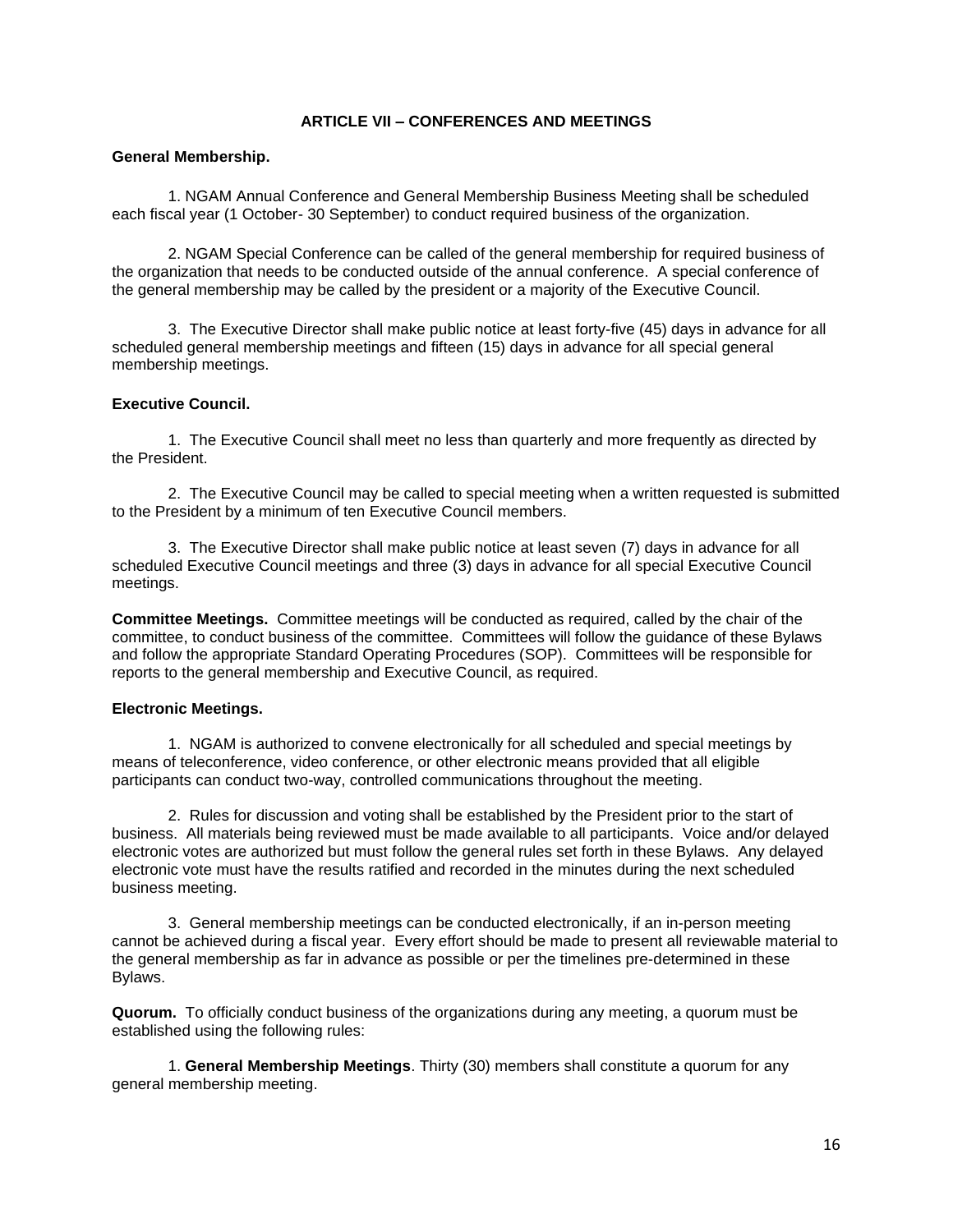<span id="page-16-1"></span>2. **Executive Council**. At least fifty one percent (51%) of the voting Executive Council members shall constitute a quorum at any scheduled or called meeting. Vacant positions will not be calculated.

3. **Committees**. A majority of the members of any committee shall constitute a quorum for committee meetings.

#### **ARTICLE VIII – COMMITTEES**

<span id="page-16-0"></span>**Committees.** Committees are formed to conduct specific tasks of the organization.

1. The President shall appoint a Chair and Co-Chair for all committees and appointments will be approved by the Executive Council by a majority vote.

2. Unless otherwise noted, each standing committee shall ideally be comprised of no less than one (1) Army and one (1) Air Force member in good standing.

3. The President shall be an ex-officio member of all standing committees. The Executive Director will work directly with all committees for communications, actions, and advisement.

4. All members of committees must be in good standing.

5. The chair and co-chair of each committee will produce reports to the Executive Council and general membership, meet with the Vice President for updates, and maintain a committee SOP, that has been approved by the Executive Council, to guide the committee in standard practices, as needed.

#### **Standing Committees.**

**Awards and Scholarship Committee.** The NGAM Awards Committee shall assist the President in solicitation and selection of NGAM award winners. The committee chair will be responsible for the presentation of all appropriate awards. The committee will develop an annual report on all award winners. The committee will work to create, find, and organize the NGAM scholarship programs that are available to members. The committee will establish qualifications for each scholarship and make selections of the winners, as per the SOP or partnerships of backing institutions. The committee will develop a separate annual report that includes the names of all recipients of awarded scholarships.

**Bylaws Committee.** The NGAM Bylaws committee will review the NGAM Bylaws and recommend areas for amendment. All recommendations for amendments must follow the rules found in these Bylaws. The committee will develop an annual report of recommended changes to be considered by the general membership.

**Communications Committee.** The NGAM Communications Committee shall serve as an official advising and action committee to the NGAM Executive Council to recommend policies, procedures, and programs with respect to editorial, business marketing, advertising, and promotional campaigns for the organizations. The communications committee assists with developing email blasts, social media strategies, and traditional mailings. The committee is responsible for developing the communications campaign with respect to newsletters and correspondence that will be published in outside media sources, such as newspapers, multimedia outlets, magazines, or web-based news sources.

**Conference Committee.** The NGAM Conference Committee shall work with the Executive Director to develop, coordinate, and execute the annual conference. The committee will assist in coordinating events, meetings, and facilitating contracts to be approved by the Executive Council. The committee will review all recommendations for future conferences and make a recommendation to the general membership or Executive Council on future conference locations based on NGAM needs and criteria. The committee will develop advertisement and awareness for the conference to promote attendance. The committee will develop an annual report on conference attendance and activities.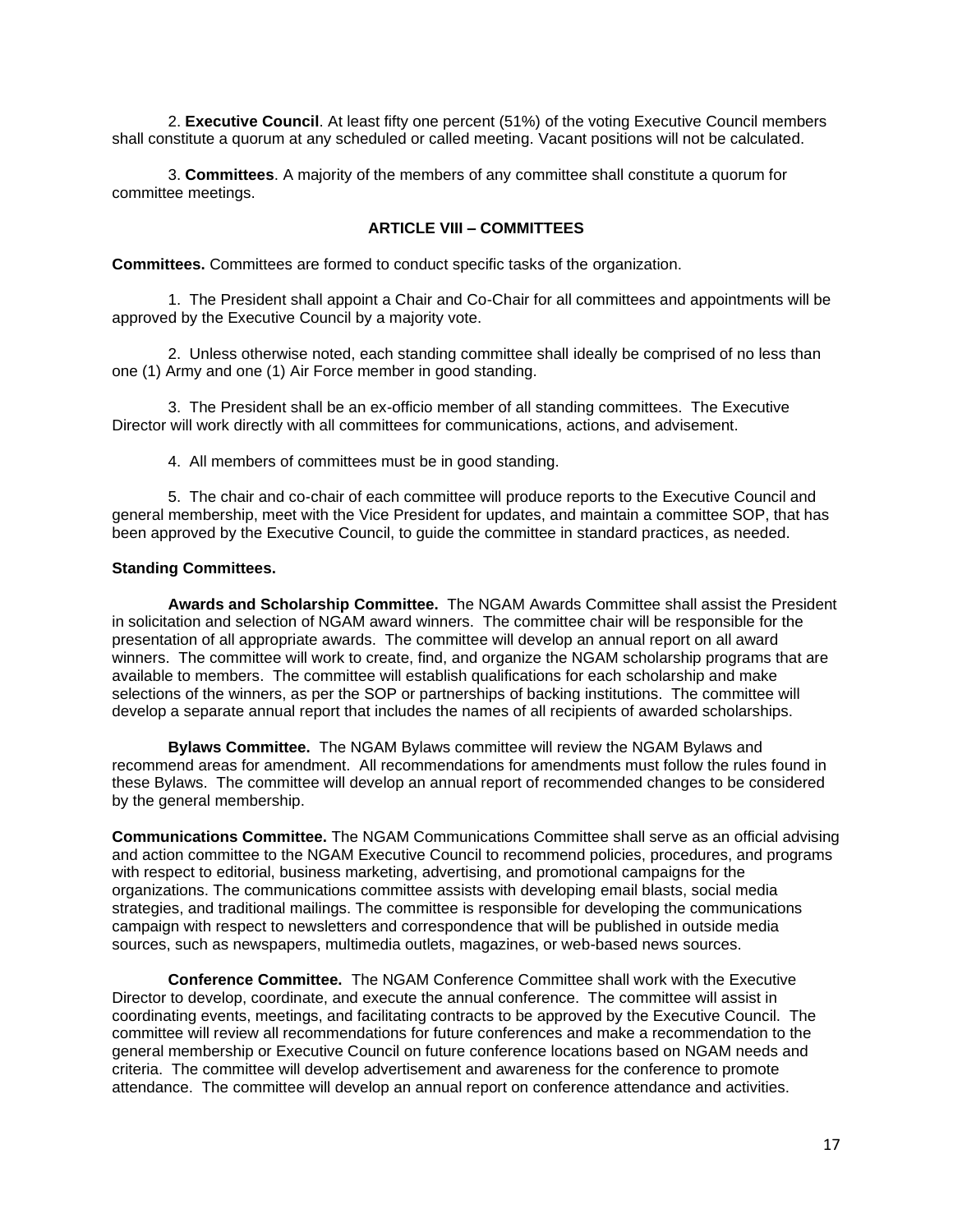**Corporate Programs Committee.** The NGAM Corporate Programs Committee shall work with the Executive Director to build relationship and maintain contact with all current or potential corporate members that support the objectives of NGAM. The committee will develop appropriate means of recognition for each partnership and assist the Executive Director in developing the annual NGAM Prospectus. The committee will work to develop partnerships that provide mutual benefit to NGAM, the membership, the families, and the corporate partners. All partnerships will be presented to the Executive Council for approval.

**Finance Committee.** The NGAM Finance Committee will work with the President to develop an annual budget to be recommended for adoption by the Executive Council. The committee examines all financial audits of the organization. The committee ensures that an audit is done in accordance to the organizational bylaws, committee SOP, or as needed. The committee will develop a report on finances to be presented by the NGAM Treasurer. The NGAM Treasurer will serve as an ex-officio member of the committee.

**Junior Officer and Junior Enlisted Committees.** The NGAM Junior Officer and Junior Enlisted Committees shall advise and recommend policies which will increase the efficiency and promote the welfare of the Junior ranked members. The committee will help to develop professional development initiatives specific to the targeted ranks. The committee will work with the membership committee, the President, the Executive Council, and the Executive Director to develop initiatives to encourage long term participation in NGAM. The committee will develop an annual report on activities and initiatives.

**Legislative Committee.** The NGAM Legislative Committee will keep the membership informed of all matters relating to proposed legislation and policy impacting the National Guard, Michigan National Guard, and families, especially in consideration to the resolutions referred to the committee for action. The committee shall review state, federal, NGB, and other associations legislative concerns when developing legislative recommendations for NGAM. The committee will develop a written report annual for the general membership of all legislative issues and/or victories, or additional reports as required by the Executive Council.

**Membership Committee.** The NGAM Membership Committee will work with the President, Executive Council, and Executive Director to determine appropriate campaigns to encourage membership. They will report on membership increase and decreases, membership campaigns, and provide an annual review of the NGAM dues structure. Any recommended dues structure changes will follow the rules found in these Bylaws.

**Resolutions Committee.** The NGAM Resolutions Committee shall consider each resolution submission from the membership and make a recommendation to the general membership and/or the Executive Council for approval. The Committee will work with the author of the submission to clarify any needed data and may revise, amend, or modify the submission only to the extent of clarification but not to an extent that it changes the meaning or content of the submission. The committee will provide a legitimate relevancy to the concern and then make a recommendation for adoption. Resolutions for the annual general membership meeting should be submitted at least thirty (30) days prior to the conference. Resolutions can be submitted from the floor of the conference, but the committee must be afforded time to review the submission prior to consideration. The committee shall report only the submissions recommended for adoption. Submissions not recommended for approval will be attached to the report but not voted on by the general membership or the Executive Council.

**Retiree Affairs Committee.** The NGAM Retiree Affairs committee shall work with the President, Executive Council, and Executive Director to incorporate retiree events and facilitate a continuing relationship with our retired members. The committee will assist in providing concerns with policy and legislation that impacts retirees and help develop initiatives for NGAM to be influential for the retired community. The committee shall develop an annual report on retiree activities and relations for NGAM.

**Veterans Support Grant Committee.** The NGAM Veterans Support Grant (VSG) Committee shall review all grant applications and make a recommendation to the Executive Council for approval or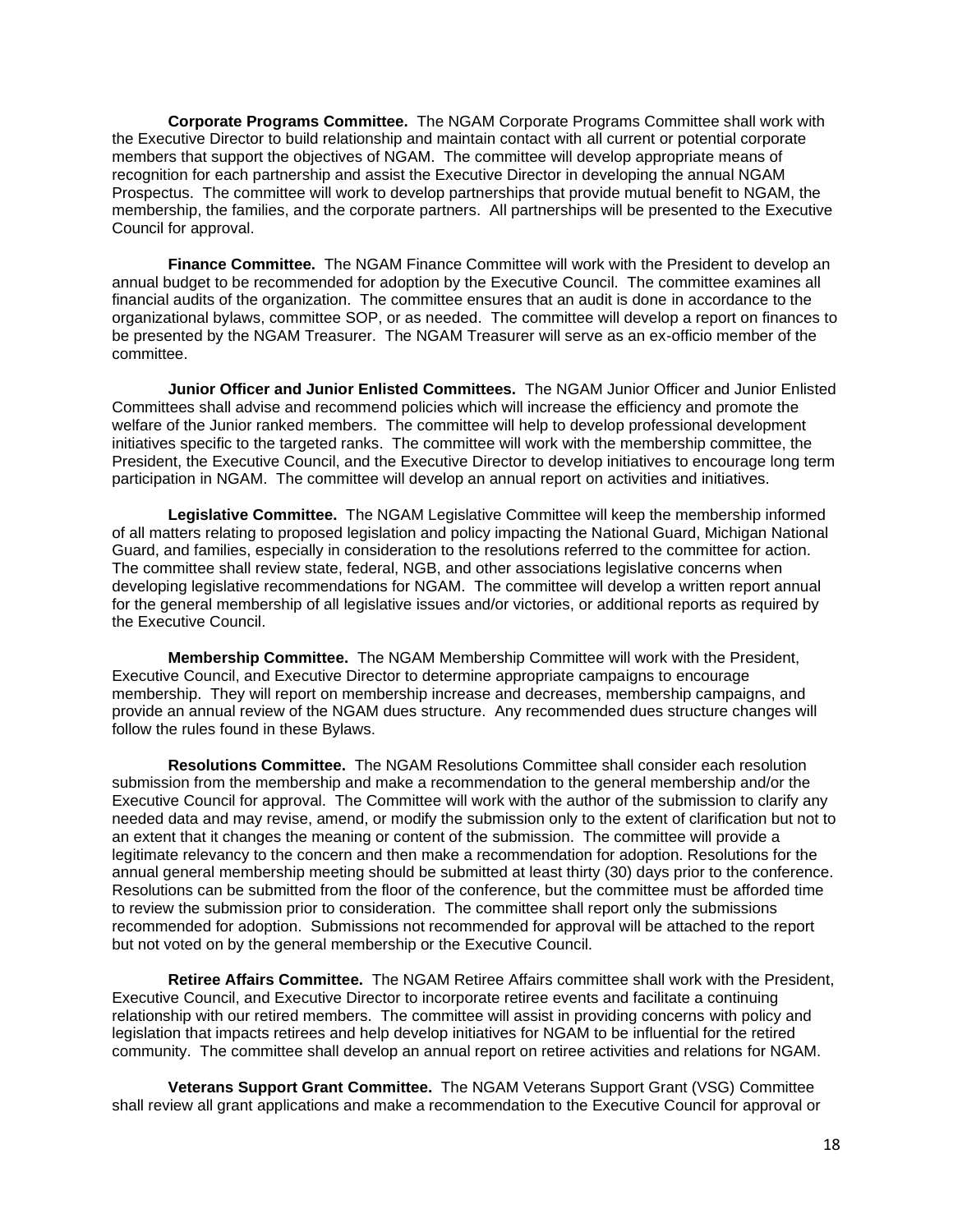<span id="page-18-3"></span>disapproval. The committee shall meet monthly and work in accordance with the VSG Bylaws and Policy letter. The committee is responsible for ensuring packets are accurate and complete before making a recommendation. The committee is responsible for providing a monthly report to the Executive Council and a yearly role up to the general membership. The committee will work with the Executive Director to ensure that the grant, as a program of record for the organization, always stays within all regulatory compliance.

**Ways and Means Committee.** The NGAM Ways and Means Committee shall work with the Executive Director to develop revenue streams from the organization from programs and partnerships. The committee may solicit contracts from possible partners to be reviewed and approved by the Executive Council.

**Special Committees.** Any committee that needs to be formed in order to conduct official business of NGAM will be a special committee. These committees shall only be temporary or as needed. Rules and requirements of these committees shall be determined by the President and the Executive Council.

**1. Nominations Committee.** The NGAM Nominations Committee shall only convene when needed to fill a vacant position to the Executive Council. The committee will be chaired by the Past President. The committee will solicit, collect, and review all nominations for elected offices. The committee will present eligible nominees to the general membership to be elected per the rules of these Bylaws. The committee chair can accept nominations made from the floor of the annual general membership meeting provided they are made prior to the acceptance of the committee report. Elections shall take place immediately following the committee report but must be complete before adjournment. The committee is responsible for tallying all votes and providing outcomes.

#### **ARTICLE IX – VOTING**

<span id="page-18-0"></span>All voting by the general membership or the Executive Council, in a scheduled or special meeting of conference, shall be by a majority vote of eligible members unless otherwise specified in these Bylaws or in accordance with the Modern Rules of Order. The method of voting shall be determined by the presiding officer or chair thereof. Electronic votes are allowed provided that discussion can still take place, items being voted on has ample time for review, and results can clearly be tallied. Upon request from an eligible member, with an eligible second, a roll call vote may be ordered.

#### **ARTICLE X – PARLIAMENTARY AUTHORITY**

<span id="page-18-1"></span>The authority in Parliamentary Law for all NGAM meetings shall be Modern Rules of Order, unless otherwise provided herein.

#### **ARTICLE XI – INDEMNIFICATION**

<span id="page-18-2"></span>**Indemnification by NGAM.** Any person who was or is a party or is threatened to be made a party to any threatened, pending, or completed action, suit, or proceeding, whether civil, criminal, administrative, or investigative by reason of the fact that he/she is or was a director, officer, employee, agent or volunteer of NGAM, may be indemnified by NGAM against expenses (including attorney fees), judgments, fines, and amounts paid in settlement actually and reasonably incurred by him/her in connection with such action, suit, or proceeding if he/she acted in good faith and in a manner he/she reasonably believed to be in or not opposed to the best interest of NGAM, and, with respect to any criminal action or proceeding, had not reasonable cause to believe his/her contact was unlawful. The termination of any action, suit, or proceeding by judgment, order settlement, conviction or upon a plea of nolo contender or its equivalent, shall not, of itself, create a presumption that the person did not act in good faith and in a manner which he/she reasonably believed to be in or not opposed to the best interests of NGAM, or, with respect to any criminal action or proceeding, that he/she had reasonable cause to believe that his/her conduct was unlawful.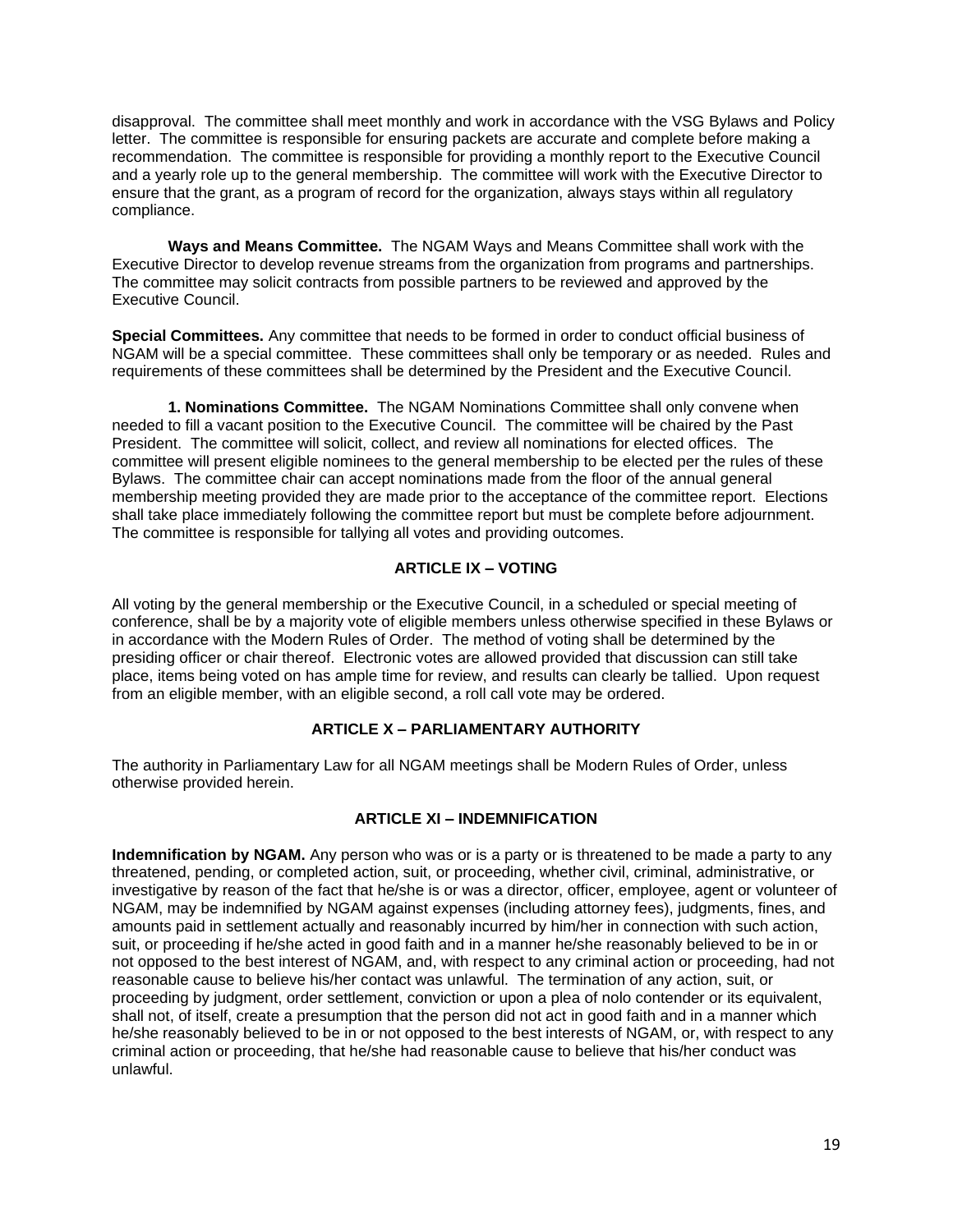<span id="page-19-3"></span>**Authorization**. Any indemnification under this Article (unless ordered by a court) shall be made by NGAM only as authorized in the specific case upon a determination that indemnification of the director, officer, employee, agent or volunteer is proper in the circumstances because he/she has met the applicable standard of conduct set forth in this Article. Such determination shall be made by the Executive Council by a majority vote or a quorum consisting of directors who were not parties to such action, suit or proceeding.

**Advancing.** Expenses incurred in defending a civil or criminal action, suit or proceeding described in this Article may be paid by NGAM in advance of the final disposition of such action, suit or proceeding as authorized by the Executive Council, upon receipt of an undertaking by or on behalf of the director, officer, employee, agent or volunteer to repay such amount unless suit shall ultimately be determined that he/she is entitled to be indemnified by NGAM as authorized by this Article.

**Not Excluded.** The indemnification provided by this Article shall not be deemed exclusive of any other rights to which a party seeking indemnification may be entitled under any bylaws, agreement, vote of disinterested director, or otherwise, both as to action in his official capacity and as to action in another capacity while holding such office, and shall continue as to a person who has ceased to be a director, officer, employee, agent, or volunteer, and shall inure to the benefit of the heirs, executors and administrators of such a person.

**Insurance.** NGAM may purchase and maintain insurance on behalf of any person who is or was a director, officer, employee, agent or volunteer of NGAM, against any liability asserted against him/her and incurred by him in any such capacity or arising out of his/her status as such, whether or not NGAM would have the power to indemnify him/her against such liability under the provisions of this Article. In the event any legal claim against a director, officer, member of a committee, employee or agent is covered by any liability insurance or any other insurance, then this indemnification policy shall not apply to the extent of the insurance coverage.

#### **ARTICLE XII – VOTING OF SECURITIES OWNED BY NGAM**

<span id="page-19-0"></span>Subject always to the specific directions of the Executive Council, any shares or other securities issued by any other corporation and owned or controlled by this corporation may be voted at any meeting of security holders of such other corporation by the President of this corporation or by proxy appointed by same, or in the absence of the President and his or her proxy by the Vice President of this corporation or by proxy appointed by same, or in the absence of the President and the Vice President, by the 2nd Vice President of this corporation or by proxy appointed by same. Such vote in respect to any shares or other securities issued by any other corporation and owned by this corporation shall be made in the name of this corporation by the President, Vice President or 2nd Vice President after authorization by the Executive Council.

#### **ARTICLE XIII – DISSOLUTION**

<span id="page-19-1"></span>NGAM will maintain a non-profit status, complying with all legal requirements under state, federal, and IRS code. Upon dissolution of the corporation, assets shall be distributed for one or more exempt purposes within the meaning of the Internal Revenue Code, unless otherwise distributed to the federal government, state or local government, or for a public purpose. Any such assets not so disposed of shall be disposed of by a Court of Competent Jurisdiction of the county in which the principal office of the corporation is then located, exclusively for such purposes or to such organization or organizations, as said Court shall determine, which are organized and operated exclusively for such purposed.

#### **ARTICLE XIV – CONFLICT OF INTEREST**

<span id="page-19-2"></span>Any member of the Executive Council or a committee who will derive any personal profit or personal gain for themselves or a family member, directly or indirectly, by reason of membership in the NGAM, or for services to NGAM or by any action taken by NGAM shall disclose such interest to the Executive Council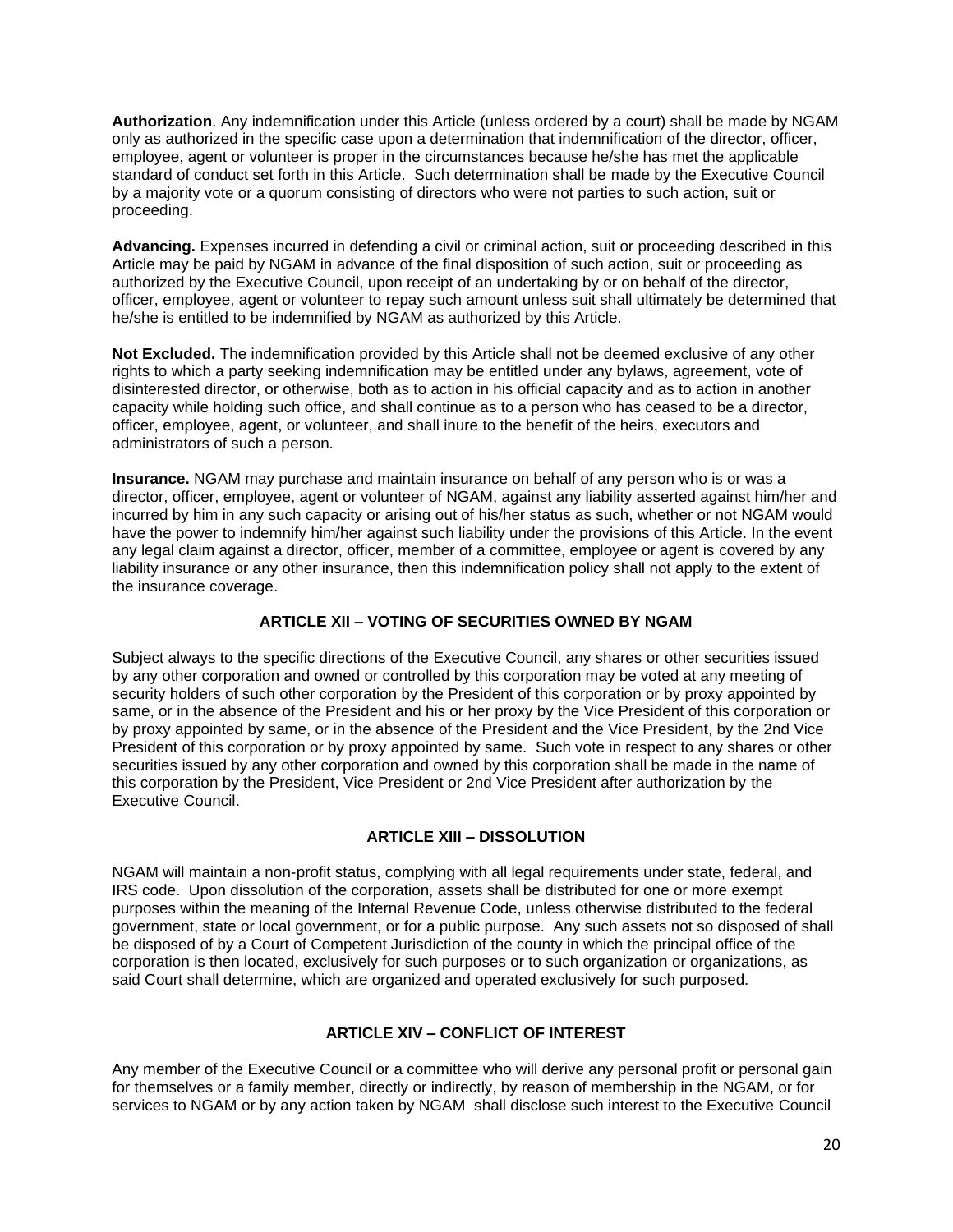<span id="page-20-1"></span>and shall refrain from participating in any decision on such matters. The person shall also disclose any known significant reason(s) why the transaction(s) might not be in the best interests of the NGAM. The person's abstention from the vote and the reason for it will be recorded in the minutes of any meeting at which such matters are discussed. Conflict of interest statements will be renewed annually.

#### **ARTICLE XV – BYLAWS REVIEW AND AMENDMENTS**

<span id="page-20-0"></span>The By-Laws shall be reviewed by each incoming President and no later than six (6) months into his/her term of office. Amendments to these Bylaws may be proposed by any active member but must be given at least forty-five (45) days of review before any vote is taken. A vote for adoption of a proposed amendment will be held at the Annual Conference. A two-thirds majority vote of the members present in person, by proxy or by ballot is required for approval of the amendment.

In the event of an unforeseen circumstance that causes the inability of the Association to function normally between annual business meetings, the Executive Council, on a vote of at least seventy five percent (75%) majority of its members, shall temporarily amend the Bylaws for the good of NGAM. Any such changes must be ratified at the next annual meeting for permanent inclusion. Any such temporary changes to the Bylaws will be made available to the NGAM membership within thirty (30) days of adoption.

The secretary has the authority to make grammatical and formatting corrections, as needed, if no intent, purpose, or meaning of the original statement is changed. All such changes should be presented to the Executive Council for ratification to ensure that no purpose or intent has been modified.

Unless otherwise provided, an amendment to the Bylaws shall be effective upon the adjournment sine die of the Annual or Special Conference or Executive Council which adopted it.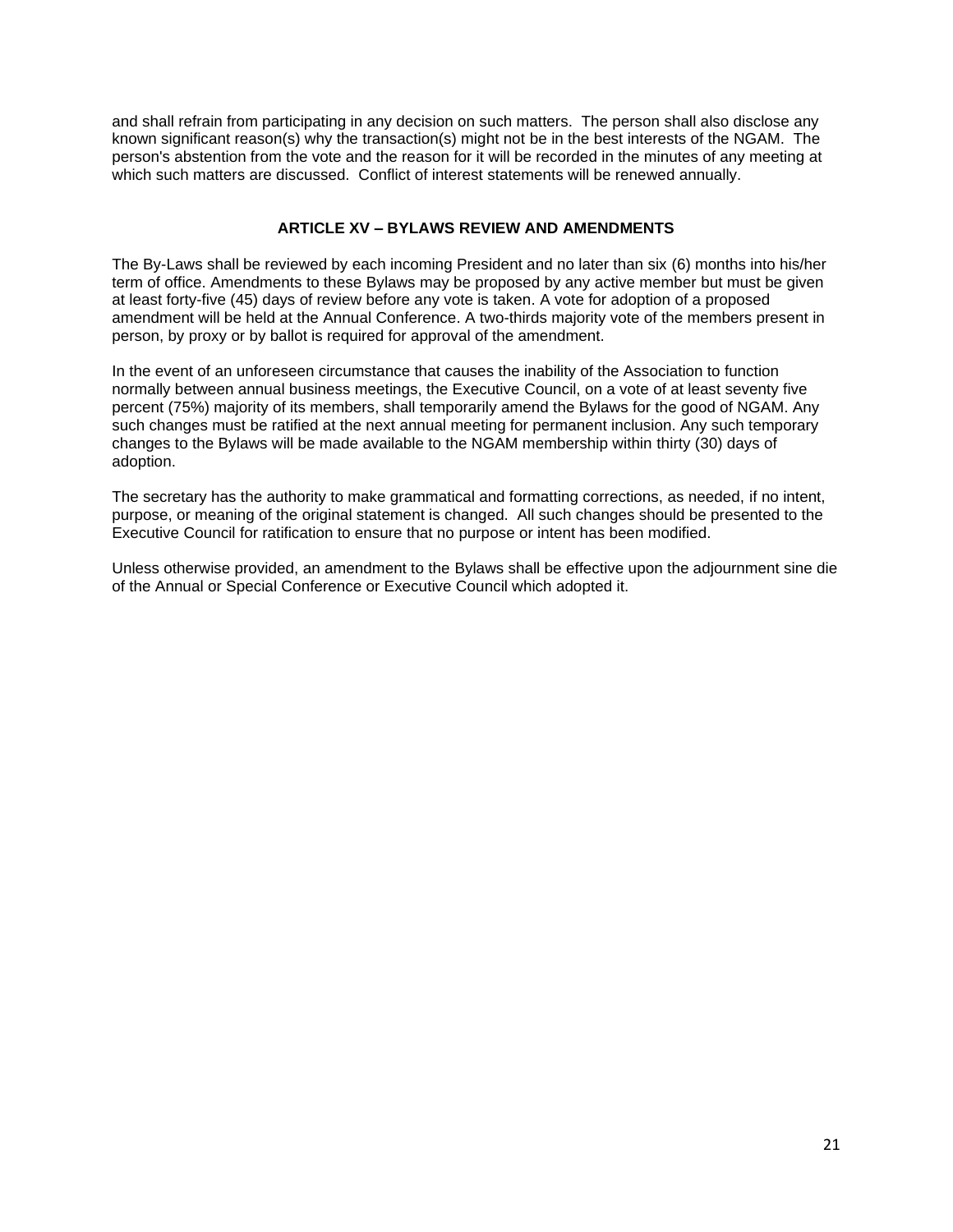#### **DEFINITIONS**

<span id="page-21-1"></span><span id="page-21-0"></span>For purposes herein:

**Seventy five percent (75%) Majority:** means and includes seventy five percent (75%) of all legal votes cast

**Annual Conference:** refers to a conference of the general membership held annually

**EANGUS:** acronym for the Enlisted Association of the National Guard of the United States

**Good Standing:** refers to members who are current with annual or life dues

**Leadership Directory:** refers to positions and committee assignments and the respective contact information.

**Majority Vote:** means and includes a majority of all legal votes cast

**Rules of Order:** refers to parliamentary authority

**Special Conference:** refers to a separate session held at a different time than an annual conference that is for all membership to attend

**Standing Rules:** refers to established rules approved by an annual or special conference or any Executive Council meeting

**State Office:** refers to the NGAM administrative office and staff functioning as employees of the organization

**Two-Thirds Majority Vote:** means and includes two-thirds of all legal votes cast

#### **DEFINITIONS OF VERBIAGE INTENT**

For purposes herein:

"**May**" is used in a permissive sense;

"**Shall**" is used in an imperative sense;

"**May not**" is used in a prohibitive sense;

"**Shall not**" is used in a prohibitive sense;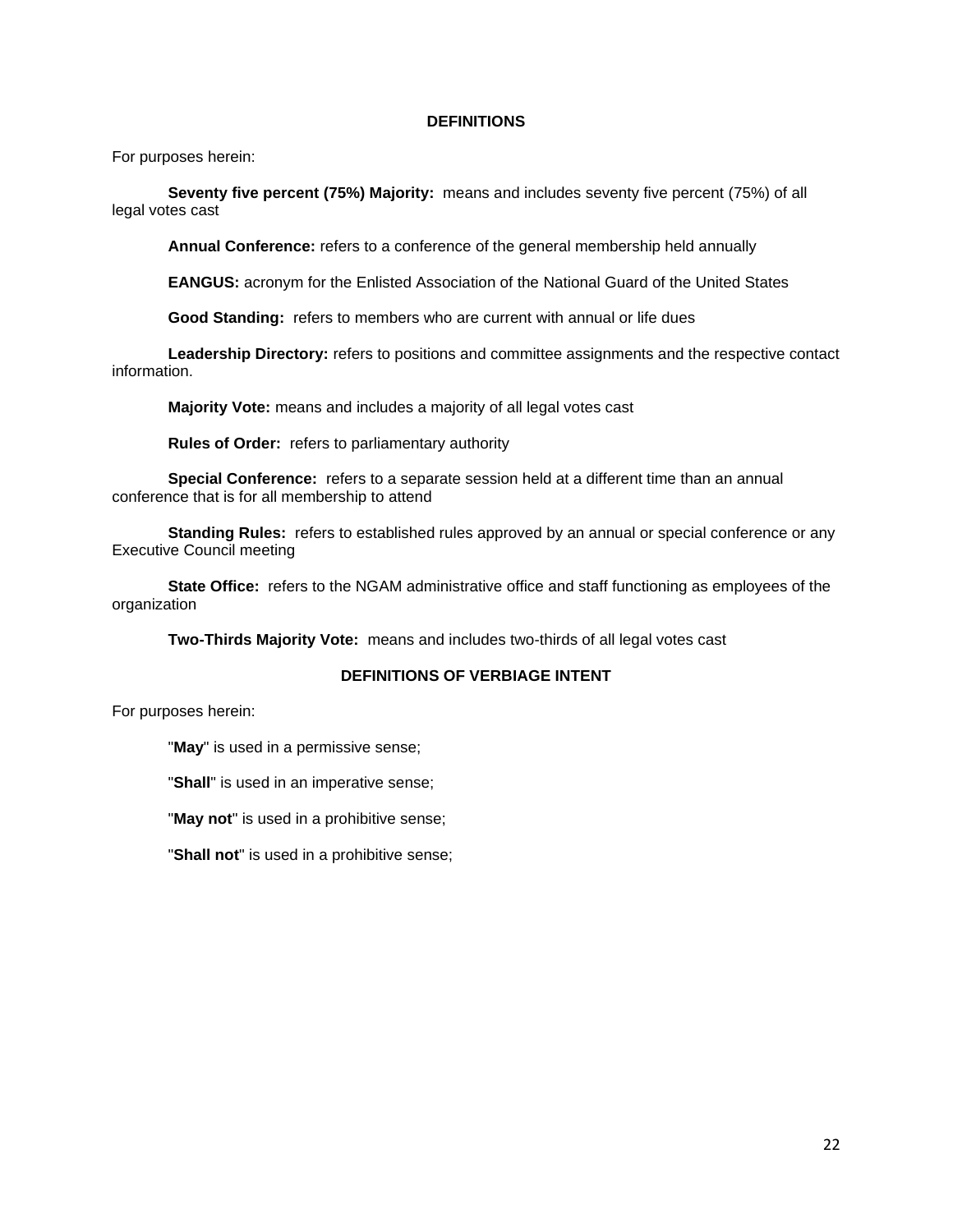<span id="page-22-1"></span><span id="page-22-0"></span>I CERTIFY THE FOREGOING TO BE A TRUE COPY OF THE CURRENT BYLAWS OF THE NATIONAL GUARD ASSOCIATION OF MICHIGAN. THE BYLAWS CHANGES SHOWN ON PAGE 3 WERE APPROVED ON 22 MAY 2022 BY THE GENERAL MEMBERSHIP AT THE 65TH ANNUAL CONFERENCE.

Simon Brackett<br>
President, NGAM<br>
President, NGAM<br>
Nicole Cosman<br>
Secretary, NGA

**Simon Brackett (May 23, 2022 23:01 EDT)** Nicole F. Cosman (May 24, 2022 11:03 EDT) [Nicole F. Cosman](https://na2.documents.adobe.com/verifier?tx=CBJCHBCAABAA9-RZBMFKyVzsRgkNaVWQh-7NQILxd72i)

Secretary, NGAM